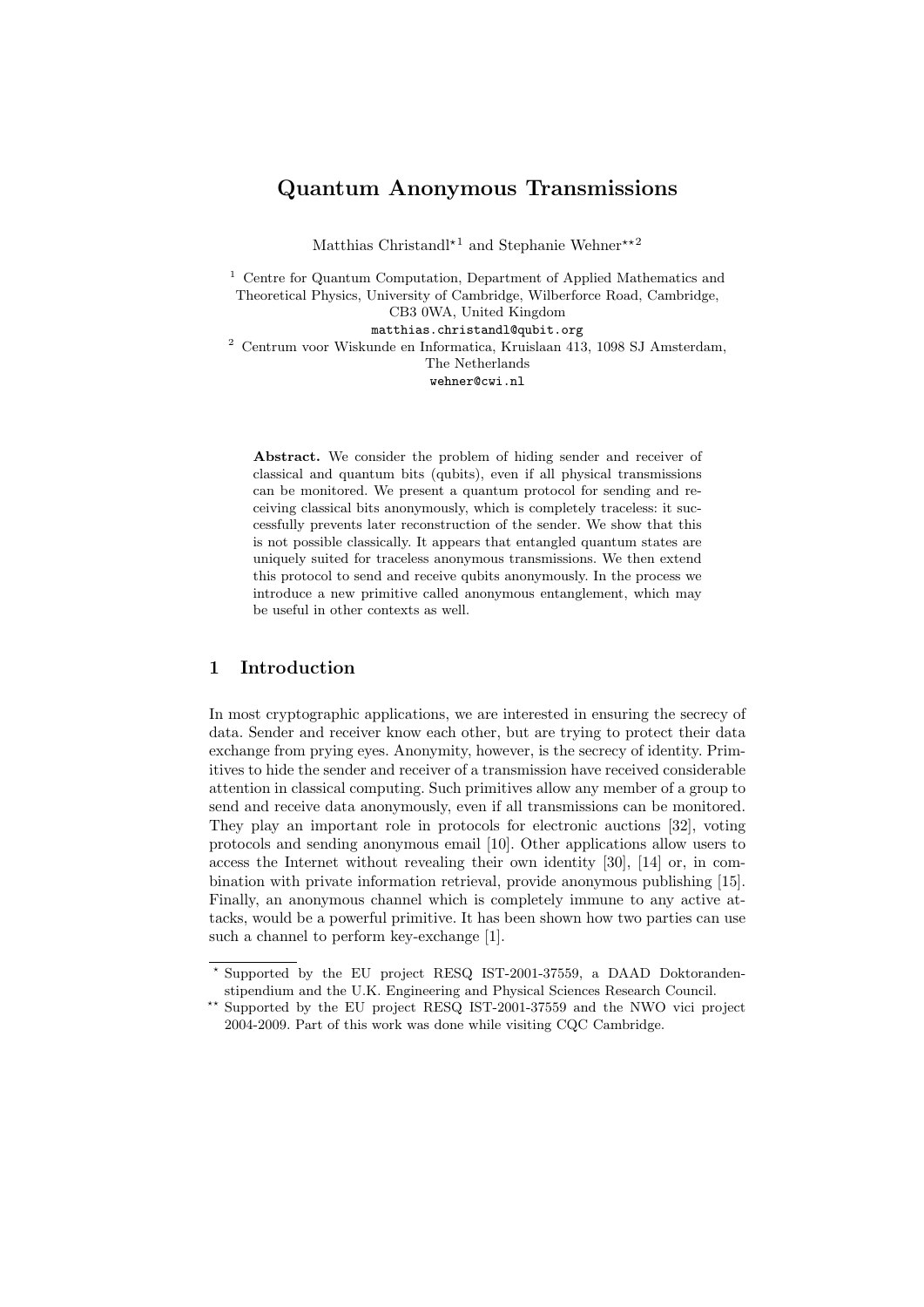#### 1.1 Previous Work

A considerable number of classical schemes have been suggested for anonymous transmissions. An unconditionally secure classical protocol was introduced by Chaum [11] in the context of the Dining Cryptographers Problem. Since this protocol served as an inspiration for this paper, we briefly review it here. A group of cryptographers is assembled in their favorite restaurant. They have already made arrangements with the waiter to pay anonymously, however they are rather anxious to learn whether one of them is paying the bill, or whether perhaps an outside party such as the NSA acts as their benefactor. To resolve this question, they all secretly flip a coin with each of their neighbours behind the menu and add the outcomes modulo two. If one of them paid, he inverts the outcome of the sum. They all loudly announce the result of their computation at the table. All players can now compute the total sum of all announcements which equals zero if and only if the NSA pays. This protocol thus allows anonymous transmission of one bit indicating payment. A network based on this protocol is also referred to as a DC-net. Small scale practical implementations of this protocol are known [23]. Boykin [7] considered a quantum protocol to send classical information anonymously where the players distribute and test pairwise shared EPR pairs, which they then use to obtain key bits. His protocol is secure in the presence of noise or attacks on the quantum channel. Other anonymity related work was done by Müller-Quade and Imai [25] in the form of anonymous oblivious transfer.

In practice, two other approaches are used, which do not aim for unconditional security: First, there are protocols which employ a trusted third party. This takes the form of a trusted proxy server [3], [22], forwarding messages while masking the identity of the original sender. Secondly, there are computationally secure protocols using a chain of forwarding servers. Most notably, these are protocols based on so-called mixing techniques introduced by Chaum [10], such as Webmixes [6] and ISDN-Mixes [27]. Here messages are passed through a number of proxies which reorder the messages; hence the name MixNet. The goal of this reordering is to ensure an observer cannot match in- and outgoing messages and thus cannot track specific messages on their way through the network. Public Key Encryption is then used between the user and the different forwarding servers to hide the contents of a message. Several implemented systems, such as Mixmaster [24], PipeNet [14], Onion Routing [33] and Tor [16, 35] employ layered encryption: the user successively encrypts the message with the public keys of all forwarding servers in the chain. Each server then "peels off" one layer, by decrypting the received data with its own secret key, to determine the next hop to pass the message to. The Crowds [30] system takes another approach. Here each player acts as a forwarding server himself. He either sends the message directly to the destination, or passes it on to another forwarding server with a certain probability. The aim is to make any sender within the group appear equally probable for an observer. Various other protocols using forwarding techniques are known. Since our focus lies on unconditionally secure protocols, we restrict ourselves to this brief introduction. More information can be found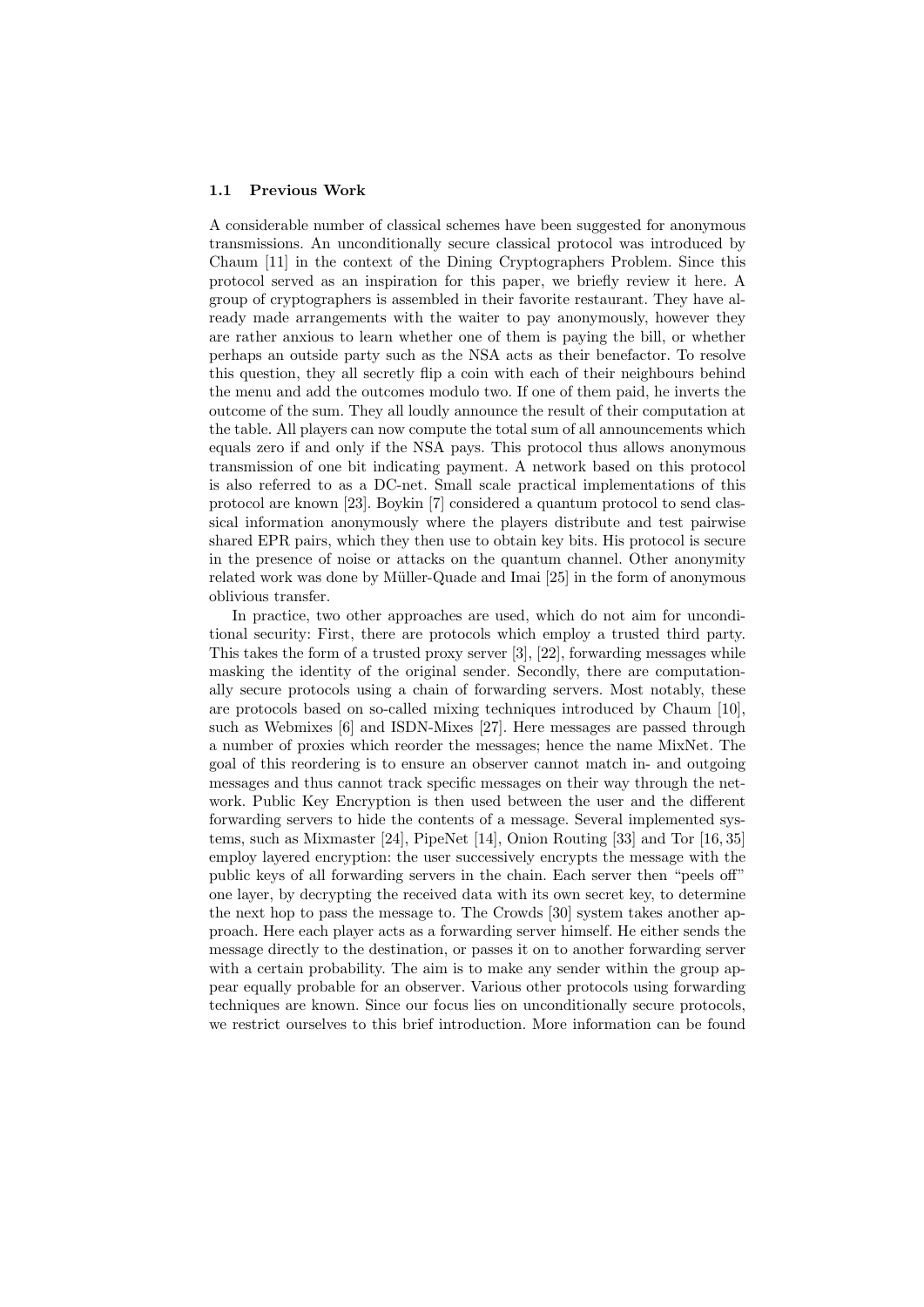in the papers by Goldberg and Wagner [19], [18] and in the PhD thesis of Martin [23, Chapter 2 and 3].

Note that a DC-net computes the parity of the players inputs. Sending classical information anonymously can thus be achieved using secure multi-party computation which has received considerable attention classically [20], [12]. Quantum secure multi-party computation has been considered for the case that the players hold quantum inputs and each player receives part of the output [13]. Our protocol for sending qubits anonymously does not form an instance of general quantum secure multi-party computation, as we only require the receiver to obtain the qubit sent. Other players do not share part of this state. Instead, the receiver of the state should remain hidden.

# 1.2 Contribution

Here we introduce quantum protocols to send and receive classical and quantum bits anonymously. We first consider a protocol that allows n players to send and receive one bit of classical information anonymously using one shared entangled √ state  $|\Psi\rangle = (0^{\otimes n} + |1\rangle^{\otimes n})/\sqrt{2}$  and *n* uses of a broadcast channel. Given these resources, the protocol is secure against collusions of up to  $n-2$  players: the collaborators cannot learn anything more by working together and pooling their resources.

The most notable property of our protocol for anonymous transmissions of classical data is that it is traceless as defined in Section 2.1. This is related to the notion of incoercibility in secure-multi party protocols [9]. Informally, a protocol is incoercible, if a player cannot be forced to reveal his true input at the end of the protocol. When forced to give up his input, output and randomness used during the course of the protocol, a player is able to generate fake input and randomness instead, that is consistent with the public transcript of communication. He can thus always deny his original input. This is of particular interest in secret voting to prevent vote-buying. Other examples include computation in the presence of an authority, such as the mafia, an employer or the government, that may turn coercive at a later point in time. In our case, incoercibility means that a player can always deny having sent. A protocol that is traceless, is also incoercible. However, a traceless protocol does not even require the player to generate any fake randomness. A sender can freely supply a fake input along with the true randomness used during the protocol without giving away his identity, i.e. his role as a sender during the protocol. This can be of interest in the case that the sender has no control over which randomness to give away. Imagine for example a burglar sneaking in at night to obtain a hard disk containing all randomness or the sudden seizure of a voting machine. As we show, the property traceless of our protocol contrasts with all classical protocols and provides another example of a property that cannot be achieved classically. The protocols suggested in [7] are not traceless, can, however, be modified to exhibit this property.

Clearly, in 2005 the group of dinner guests is no longer content to send only classical bits, but would also like to send qubits anonymously. We first use our protocol to allow two anonymous parties to establish a shared EPR pair. Finally,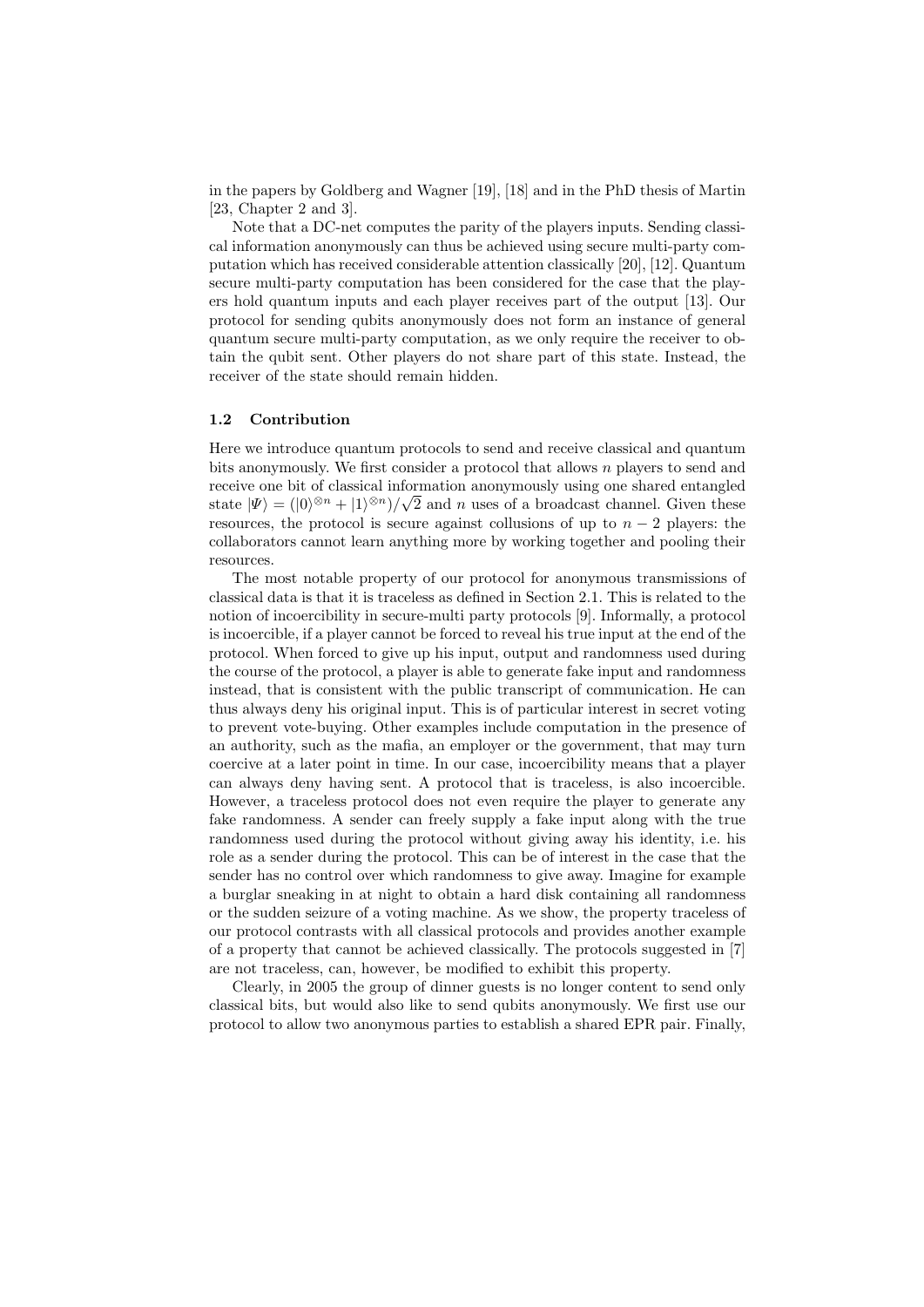we use this form of anonymous entanglement to hide the sender and receiver of an arbitrary qubit. These protocols use the same resource of shared entangled states  $|\Psi\rangle$  and a broadcast channel.

#### 1.3 Outline

Section 2 states the resources used in the protocol, necessary definitions and a description of the model. In Section 2.2 we derive limitations on classical protocols. Section 3.2 then presents a quantum protocol for sending classical bits anonymously. Section 3.4 deals with the case of sending qubits anonymously and defines the notion of anonymous entanglement. Multiple simultaneous senders are considered in Section 4.

# 2 Preliminaries

#### 2.1 Definitions and Model

We will consider protocols among a set of  $n$  players who are consecutively numbered. The players may assume a distinct role in a particular run of the protocol. In particular, some players might be *senders* and others *receivers* of *data items*. In our case, a data item  $d$  will be a single bit or a qubit. We use the verb send to denote transmission of a data item via the anonymous channel and *transmit* to denote transmission of a message (here classical bits) via the underlying classical message passing network<sup>3</sup> or via the broadcast channel given in Definition 3.

Anonymity is the secrecy of identity. Looking at data transmissions in particular, this means that a sender stays anonymous, if no one can determine his identity within the set of possible senders. In particular, the receiver himself should not learn the sender's identity either. Likewise, we define anonymity for the receiver. In all cases that we consider below, the possible set of senders coincides with the possible set of receivers. The goal of an adversary is to determine the identity of the sender and/or receiver. To this end he can choose to corrupt one or more players: this means he can take complete control over such players and their actions. Here, we only consider a non-adaptive adversary, who chooses the set of players to corrupt before the start of the protocol. In addition, the adversary is allowed to monitor all physical transmissions: he can follow the path of all messages, reading them as desired. Contrary to established literature, we here give the adversary one extra ability: After completion of the protocol, the adversary may hijack any number of players. This means that he can break into the system of a hijacked player and learn all randomness this player used during the protocol. However, he does not learn the data item  $d$  or the role this player played during the protocol. In a DC-net, for example, the randomness are the coin flips performed between two players. The adversary may then try to use this additional information to determine the identity of the sender and/or receiver. We return to the concept of hijacking in Section 2.1. In this paper, we are

<sup>&</sup>lt;sup>3</sup> A network of pairwise communication channels between the players.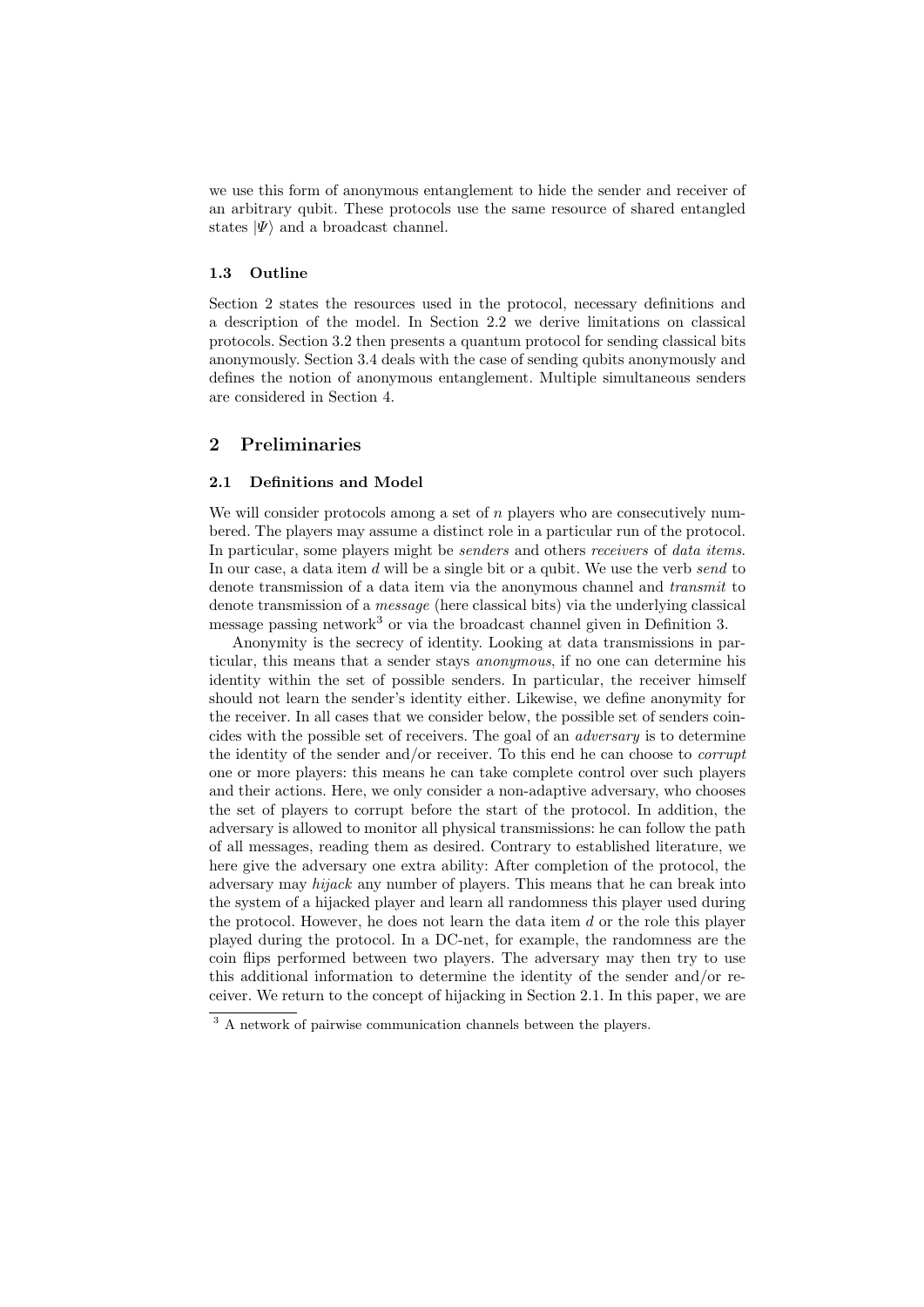only interested in unconditional security and thus consider an unbounded adversary. We call a player malicious if he is corrupted by the adversary. A malicious player may deviate from the protocol by sending alternate messages. We call a player *honest*, if he is not corrupted and follows the protocol. If  $t > 1$  players are corrupted, we also speak of a collusion of t players.

Let  $V$  denote the set of all players. Without loss of generality, a *protocol* is a sequence of  $k$  rounds, where in each round the players, one after another, transmit one message. We use  $c_{im}$  to denote the message transmitted by player m in round j. The total communication during the protocol is thus given by the sequence  $C = \{c_{jm}\}_{j=1,m=1}^{k,n}$  of nk messages. Note that we do not indicate the receiver of the messages. At the beginning of the protocol, the players may have access to private randomness and shared randomness among all players, or a subset of players. In addition, each player may generate local private randomness during the course of the protocol. We use  $g_{jm}$  to denote the random string held by player m in round j. A player cannot later delete  $g_{jm}$ . Let  $G_m = \{g_{jm}\}_{j=1}^k$ be the combined randomness held by player m. Similarly, we use  $G = \{G_m\}_{m=1}^{\tilde{n}}$ to denote the combined randomness held by all players. Note that the data item d player  $m$  wants to send and his role in the protocol (sender/receiver/none) are excluded from  $G_m$ . In the following definitions, we exclude the trivial case where the sender or receiver are known beforehand, and where the sender is simultaneously the receiver.

It is intuitive that a protocol preserves the anonymity of a sender, if the communication does not change the a priori uncertainty about the identity of the sender. Formally:

**Definition 1.** A k-round protocol P allows a sender s to be anonymous, if for the adversary who corrupts  $t \leq n-2$  players

$$
\max_{S} \text{Prob}[S = s | G^t, C] = \max_{S} \text{Prob}[S = s] = \frac{1}{n - t}
$$

where the first maximum is taken over all random variables S which depend only on the sequence of all messages, C, and on the set of randomness held by the corrupted players,  $G^t = \{G_m\}_{m \in E}$ . Here,  $E \subset V \setminus \{s\}$  is the set of players corrupted by the adversary; to exclude the trivial case where the sender s himself is corrupted by the adversary. A protocol  $P$  that allows a sender to be anonymous achieves sender anonymity.

Similarly, we define the anonymity of a receiver:

**Definition 2.** A k-round protocol P allows a receiver r to be anonymous, if for the adversary who corrupts  $t \leq n-2$  players

$$
\max_{R} \text{Prob}[R = r | G^t, C] = \max_{R} \text{Prob}[R = r] = \frac{1}{n - t}
$$

where the first maximum is taken over all random variables R which depend only on the sequence of all messages, C, and on the set of randomness held by the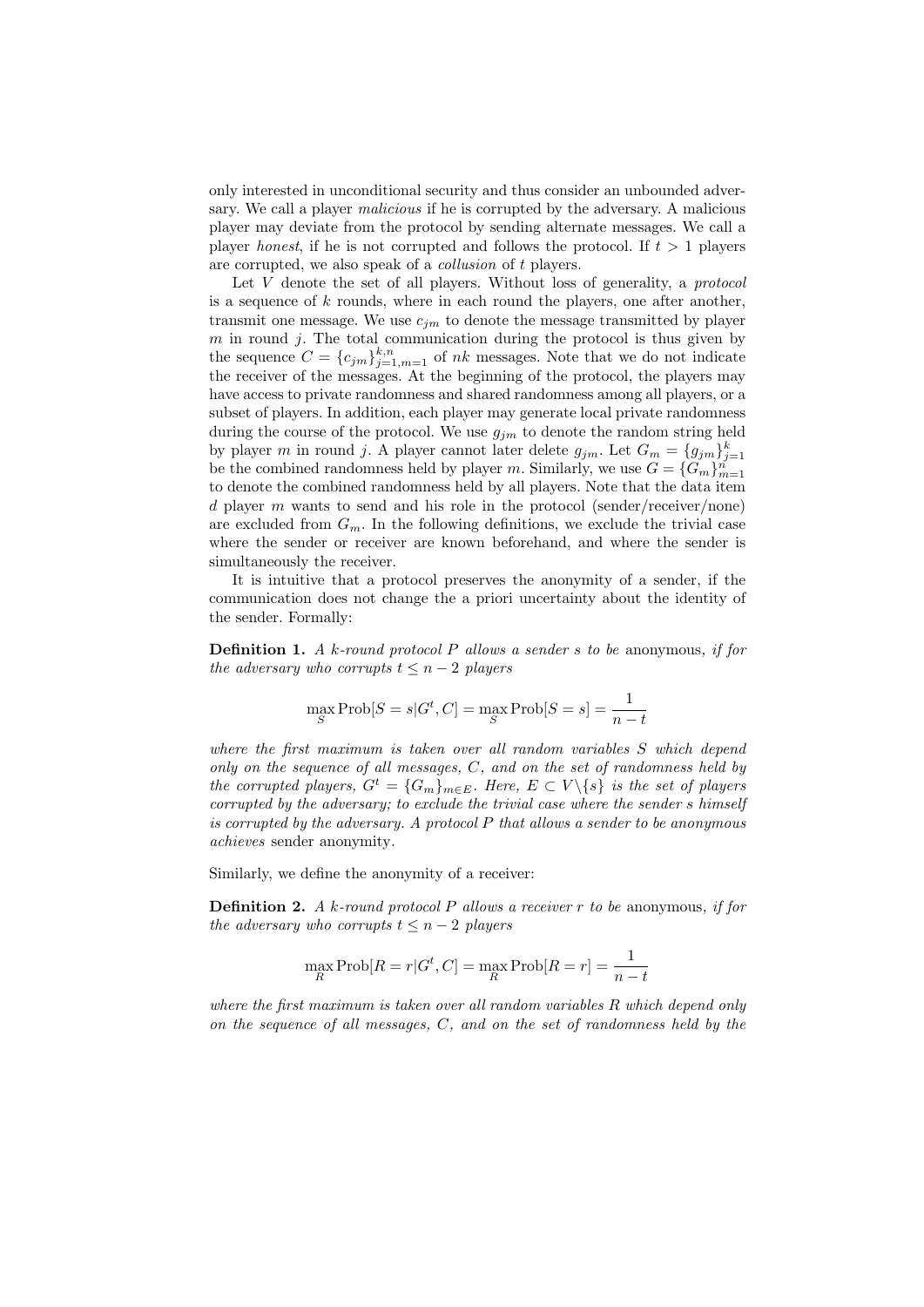corrupted players,  $G^t = \{G_m\}_{m \in E}$ . Here,  $E \subset V \backslash \{r\}$  is the set of players corrupted by the adversary; to exclude the trivial case where the receiver r himself is corrupted by the adversary. A protocol  $P$  that permits a receiver to be anonymous achieves receiver anonymity.

Note that protocols to hide the sender and receiver may not protect the data item sent. In particular there could be more players receiving the data item, even though there is only one receiver, which is determined before the protocol starts. The definition implies that the data sent via the protocol does not carry any compromising information itself.

All known protocols for sender and receiver anonymity achieving information theoretic security need a reliable broadcast channel [17]. We will also make use of this primitive:

Definition 3 (FGMR [17]). A protocol among n players such that one distinct player s (the sender) holds an input value  $x_s \in L$  (for some finite domain L) and all players eventually decide on an output value in L is said to achieve broadcast (or Byzantine Agreement) if the protocol guarantees that all honest players decide on the same output value  $y \in L$ , and that  $y = x_s$  whenever the sender is honest.

Informally, we say that a protocol is traceless, if it remains secure even if we make all resources available to an adversary at the end of the protocol. Consider for example the DC-net protocol discussed earlier. Imagine a curious burglar sneaking into the restaurant at night to gather all coin flips our group of cryptographers performed earlier on from the tapes of the security cameras. A protocol is traceless, if it can withstand this form of attack.

We model this type of attack by granting the adversary one additional ability. After completion of the protocol, we allow the adversary to hijack any number of players. If an adversary  $hijacks$  player  $m$ , he breaks into the system and learns all randomness  $G_m$  used by this player. In this paper, we allow the adversary to hijack all players after completion of the protocol. The adversary then learns all randomness used by the players, G. Nevertheless, we want him to remain ignorant about the identity of the sender and receiver. Formally,

**Definition 4.** A k-round protocol  $P$  with sender  $s$  which achieves sender anonymity is sender traceless, if for the adversary who corrupts any  $t \leq n-2$  players and, after completion of the protocol, hijacks all players

$$
\max_{S} \text{Prob}[S = s | G, C] = \max_{S} \text{Prob}[S = s] = \frac{1}{n - t}
$$

where the first maximum is taken over all random variables S which depend only on the sequence of all messages, C, and on the set of randomness held by all players, G.

Likewise, change of sender  $s$  with receiver  $r$ , we define the property traceless for receiver anonymous protocols. Recall that G and C do not contain the data item d that was sent or the roles the players assumed during the course of the protocol.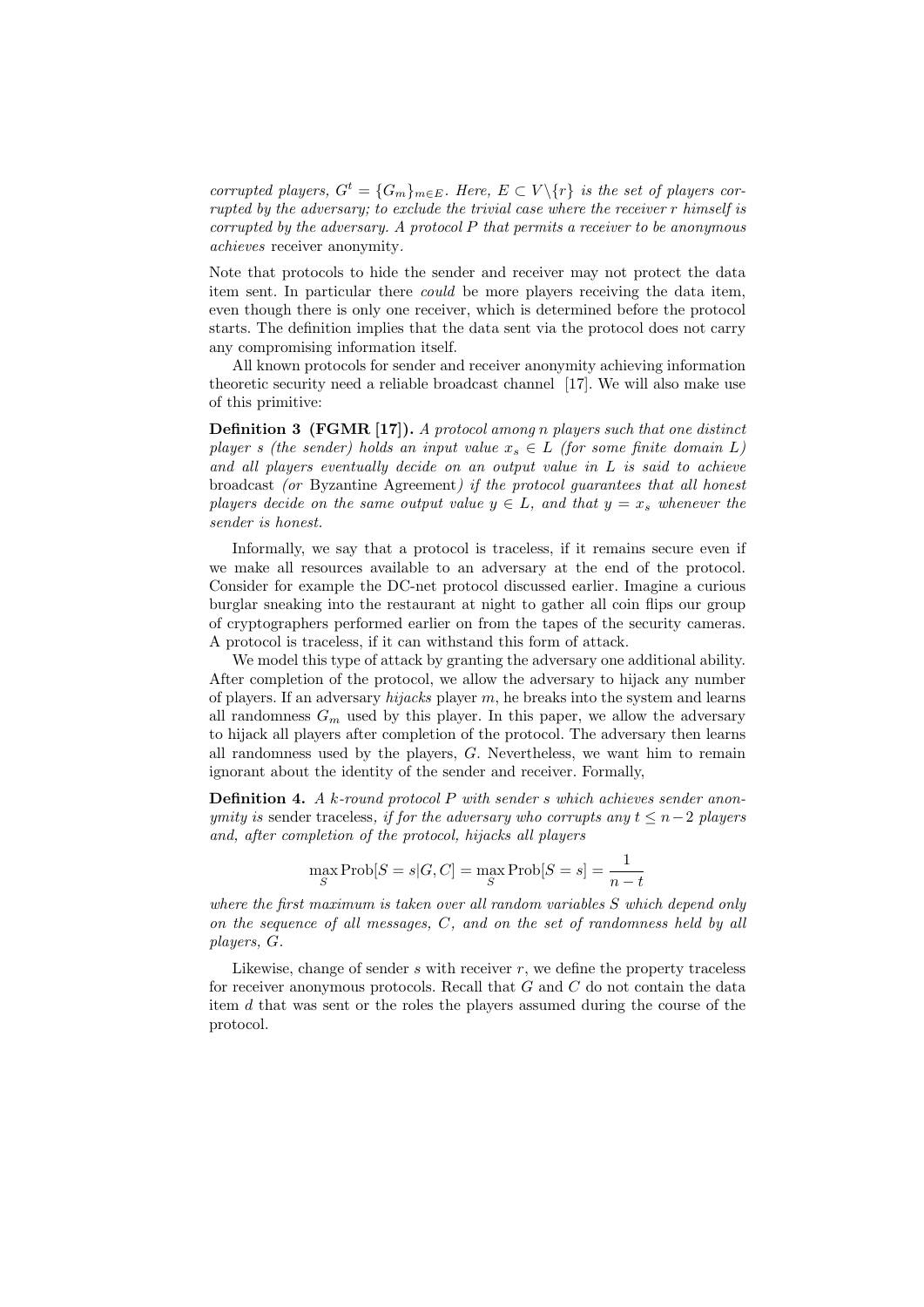#### 2.2 Limitations on Traceless Protocols

Intuitively, we cannot hope to construct a classical protocol which is traceless and at the same time allows the receiver to learn what was sent: The only way data d can be send classically is by transmitting messages over the underlying network. If, however, an adversary has all information except the player's input and all communication is public, he can simply check the messages transmitted by each player to see if they "contain" d.

**Theorem 1.** Let  $P$  be a classical protocol with one sender and one receiver such that for all data items  $d \in D$  with  $|D| \geq 2$  the following holds: the sender of d stays anonymous and the receiver knows d at the end of the protocol. Then P is not sender traceless.

Proof. Let us assume by contradiction that the protocol is traceless. Without loss of generality, a player who is not the sender has input  $d_0 \in D$  to the protocol. Let  $d \in D$  be the data item that the sender s wants to send. We assume that all but one players are honest during the run of the protocol. We would like to emphasize that the only information that is not written down, is in fact the data item d of the sender.

The adversary corrupts one player. After completion of the protocol, he hijacks all players. He thus has access to all randomness and communication. Since a traceless protocol must resist the corruption of any player, it must also resist the corruption of the receiver. We therefore assume for the remainder of the proof that the adversary corrupts the receiver.

Let us consider step  $j$  in the protocol, where player  $m$  has total information  $g_{jm}$  and sends communication  $c_{jm}$ . Note that  $c_{jm}$  may only depend on the previous communication,  $g_{im}$ , j, the number m and the role of the player m, i.e. whether m is sender, receiver or neither of them. If  $m = s$ , then the communication may also depend on d. Since the adversary has corrupted the receiver, and since there is only one receiver, the adversary knows that  $m$  is either a normal player or the sender. Note that since the adversary corrupted the receiver, he also knows the value of d.

After the protocol, the adversary, having access to  $G$  and  $C$ , can now calculate the messages that player m should have sent in round  $i$  depending on whether

- 1. m was not sender or receiver, or,
- 2. m was the sender and sent item d.

The messages are calculated as follows: In case 1, the adversary simulates the actions of player  $m$  as if  $m$  was neither sender nor receiver. This is possible, since the adversary has access to all randomness and all communication. In case 2, the adversary simulates the actions of  $m$  as if  $m$  was the sender and sent data item d. Let  $\{f_{jm}^1\}_j$ ,  $\{f_{jm}^2\}_j$  denote the set of messages resulting from the simulations of cases 1 and 2 respectively. The adversary now checks whether the set of observed messages  $\{c_{jm}\}_j = \{f_{jm}^1\}_j$  or  $\{c_{jm}\}_j = \{f_{jm}^2\}_j$ . If the first equality holds he concludes that  $s \neq m$ , and for the second that  $s = m$ .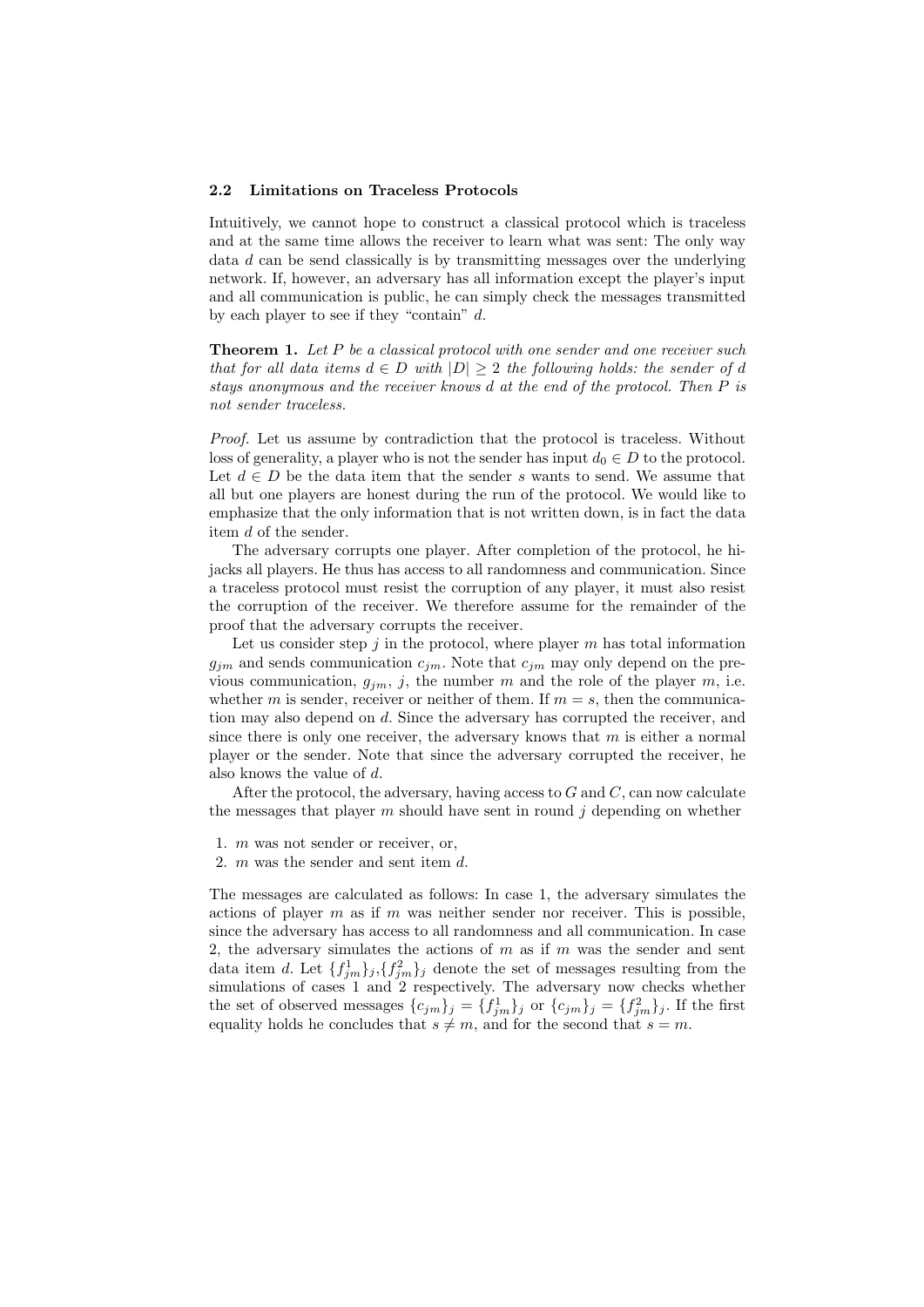By assumption, the protocol is traceless for all  $d$ . Thus, the message computed for case 2) must be identical to the message computed for case 1) for all  $d$ , since otherwise the adversary could determine the sender s. This must hold for all steps j. But in this case the strategy the sender follows must be the same for both  $d = d_0$  and  $d \neq d_0$ . Hence it cannot have been possible for r to have obtained the value of  $d$  in the first place and we have a contradiction to the assumption that the protocol achieves a transfer for all elements of a set  $D$  with  $|D| \geq 2.$ 

Note that we make the assumption that there is exactly one receiver which is determined before the start of the protocol. Other players might still obtain the data item, as this is not a statement about the security of the message but merely about anonymity.

#### 2.3 Limitations on Shared Randomness

In this section, we take a look at how many privately shared random bits are needed in order to perform anonymous transmissions. We thereby only consider unconditionally secure classical protocols based on privately shared random bits, such as for example the DC-net. In the following, we will view the players as nodes in an undirected graph. The notions of "nodes in a key-sharing graph" and "players" are used interchangeably. Similarly, edges, keys and private shared random bits are the same. Again, regard the broadcast channel as an abstract resource.

**Definition 5.** The undirected graph  $G = (V, E)$  is called the key-sharing graph if each node in V represents exactly one of the players and there is an edge between two nodes i and j if and only if i and j share one bit of key  $r_{i,j}$ .

We first note that for any protocol  $P$  that achieves sender anonymity, where the only resource used by the  $n$  participating players is pairwise shared keys, a broadcast channel and public communication, the form of the key-sharing graph  $G = (V, E)$  is important:

**Lemma 1.** In any protocol  $P$  to achieve sender anonymity among n players, where the only resource available to the players is pairwise shared keys, a broadcast channel and public communication, a collusion of t players can break the sender's anonymity, if the corresponding collection of t nodes partitions the keysharing graph  $G = (V, E)$ .

Proof. t colluding nodes divide the key-sharing graph into s disjoint sets of nodes  $\{S_1, \ldots, S_s\}$ . Note that there is no edge connecting any of these sets, thus these sets do not share any keys. Now suppose that sender anonymity is still possible. Let  $k_i \in S_i$  and  $k_j \in S_j$  with  $i \neq j$  be two nodes in different parts of the graph. Using a protocol achieving sender anonymity it is now possible to establish a secret bit between  $k_i$  and  $k_j$  [1]: Nodes i and j each generate n random bits:  $r_i^1, \ldots, r_i^n$  and  $r_j^1, \ldots, r_j^n$ . Node i now announces n data of the form: "Bit  $b_k$  is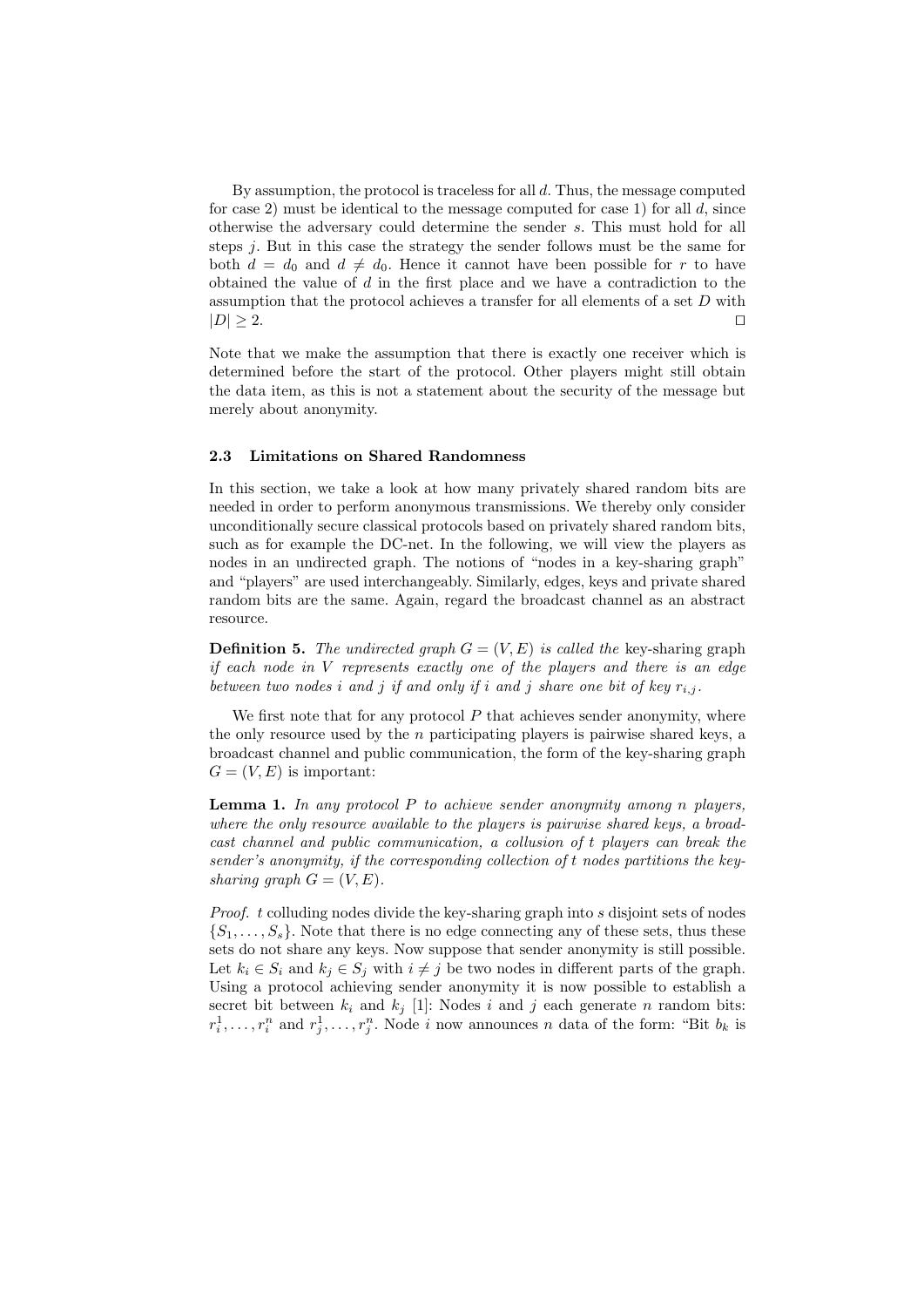$r_i^{k}$  for  $1 \leq k \leq n$  using the protocol for sender anonymity. Likewise, node j announces "Bit  $b_k$  is  $r_j^{k}$ " for  $1 \leq k \leq n$ . Nodes i and j now discard all bits for which  $r_i^k = r_j^k$  and use the remaining bits as a key. Note that an adversary can only learn whether  $b_k = r_i^k$  or  $b_k = r_j^k$  if the two announcements are the same. If  $r_i^k \neq r_j^k$ , the adversary does not learn who has which bit.

However, there is no channel between  $S_i$  and  $S_j$  that is not monitored by the colluding players. Thus, it cannot be possible to establish a secret bit between  $k_i$  and  $k_j$ , since the only communication allowed is classical and public [26]. This establishes the contradiction and shows that the sender's anonymity can be broken if the graph can be partitioned.  $\square$ 

Furthermore, note that each player j needs to share one bit of key with at least two other players. Otherwise, his anonymity can be compromised. We can phrase this in terms of the key-sharing graph as

**Corollary 1.** Each node  $j \in V$  of the key-sharing graph  $G = (V, E)$ , used by a protocol P for anonymous transmissions, where the only resource available to the n players is pairwise shared keys, a broadcast channel and public communication, must have degree  $d > 2$ .

*Proof.* Suppose on the contrary, that an arbitrary node  $j$  has degree 1: it has only one outgoing edge to another node k. Clearly, node k can partition the keysharing graph into two disjoint sets  $S_1 = \{j\}$  and  $S_2 = V \setminus \{j, k\}$ . By Lemma 1, node k can break j's anonymity.  $\square$ 

Corollary 2. Any protocol P that achieves sender anonymity, where no players collude and the only resource available to the n players is pairwise shared keys, a broadcast channel and public communication, needs at least n bits of pairwise shared keys.

*Proof.* Consider again the key-sharing graph  $G = (V, E)$ . Suppose on the contrary, that only  $k < n$  bits of shared keys are used. Then there must be at least one node of degree 1 in the graph. Thus, by Corollary 1 at most  $n$  bits of shared keys are necessary.  $\Box$ 

**Corollary 3.** Any protocol  $P$  that achieves sender anonymity and is resistant against collusions of  $t < n-1$  players, where the only resources available to the n players are pairwise shared keys, a broadcast channel and public communication, needs at least  $n(n-1)/2$  bits of pairwise shared keys.

*Proof.* Again consider the key-sharing graph  $G$ . Suppose on the contrary, that only  $k < n(n-1)/2$  bits of shared keys are used. However, then there are only  $k < n(n-1)/2$  edges in a graph of n nodes. Then G is not fully connected and there is a set of  $t = n - 2$  colluding nodes which can partition the keysharing graph. By Lemma 1, they can then break the sender's anonymity. Thus  $n(n-1)/2$  bits of pairwise shared key are necessary to tolerate up to  $t < n-1$ colluding players.  $\Box$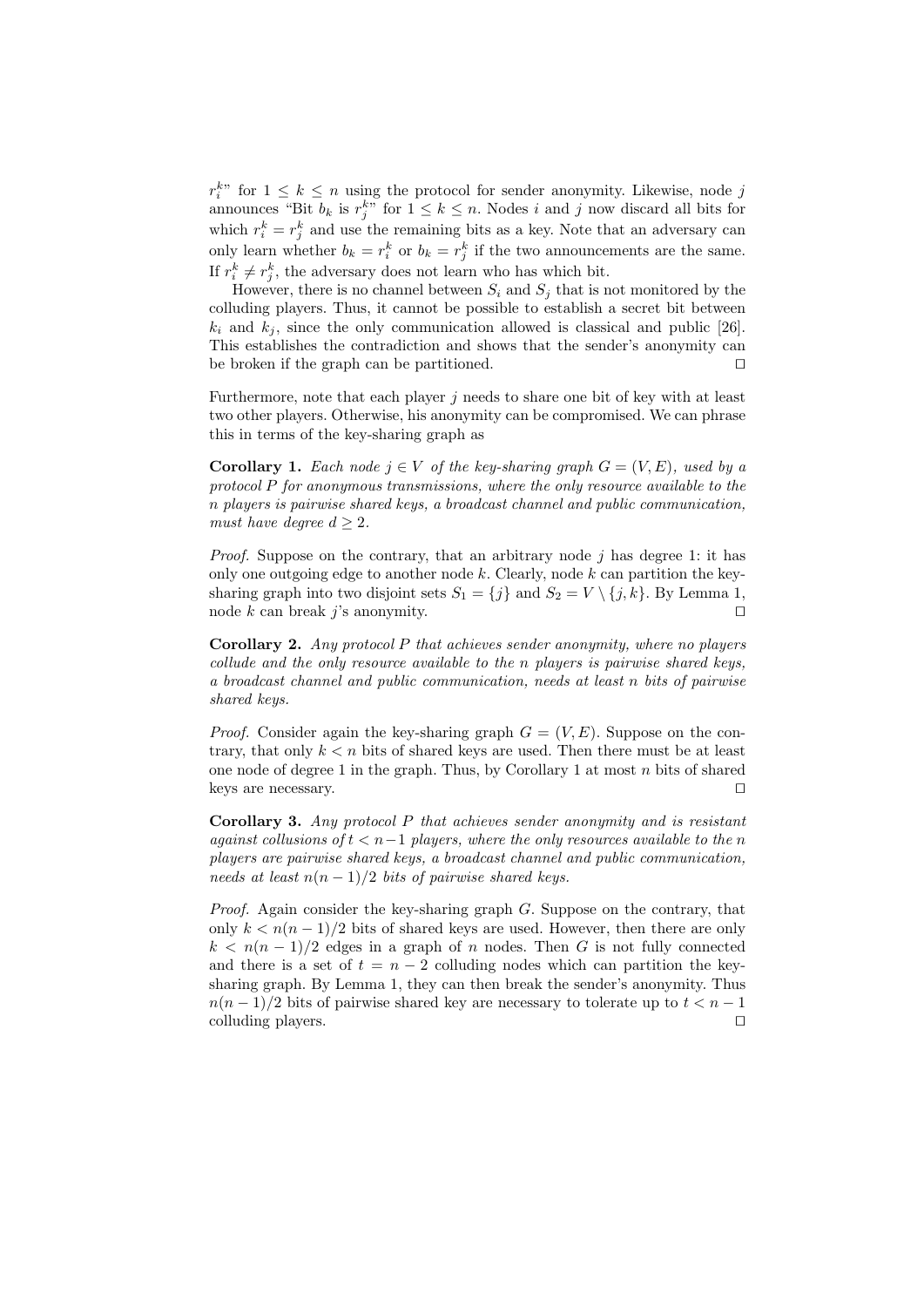#### 2.4 Quantum Resources

We assume familiarity with the quantum model [26]. The fundamental resource used in our protocols are n-party shared entangled states of the form

$$
|\Psi\rangle = \frac{1}{\sqrt{2}}(|0^n\rangle + |1^n\rangle) \equiv \frac{1}{\sqrt{2}}(|0\rangle^{\otimes n} + |1\rangle^{\otimes n}).
$$

These are commonly known as generalized GHZ states [21]. By "shared" we mean that each of the n players holds exactly one qubit of  $|\Psi\rangle$ . They could have obtained these states at an earlier meeting or distribute and test them later on.

The key observation used in our protocols is the fact that phase flips and rotations applied by the individual players have the same effect on the global state no matter who applied them. Consider for example the phase flip defined by

$$
\sigma_z = \begin{pmatrix} 1 & 0 \\ 0 & -1 \end{pmatrix}.
$$

If player number  $i$  applies this transformation to his state, the global transformation is  $U_i = I^{\otimes (i-1)} \otimes \sigma_z \otimes I^{\otimes (n-i)}$ , where I is the identity transform. We now have  $\forall i \in \{1, ..., n\} : U_i | \Psi \rangle = (|0^n\rangle - |1^n\rangle)/\sqrt{2}$ . Note that this transformation takes place "instantaneously" and no communication is necessary.

# 3 Traceless Quantum Protocols

## 3.1 Model

To obtain traceless anonymous transmissions we allow the players to have access to a generalized GHZ state. We assume that the  $n$  players have access to the following resources:

- 1. *n*-qubit shared entangled states  $|\Psi\rangle = (|0^n\rangle + |1^n\rangle)/\sqrt{ }$ 2 on which the players can perform arbitrary measurements.
- 2. A reliable broadcast channel.

# 3.2 Sending Classical Bits

To start with, we present a protocol to send a classical bit  $b$  anonymously, if the *n* players share an *n*-qubit entangled state  $|\Psi\rangle$ . For now, we assume that only one person wants to send in each round of the protocol and deal with the case of multiple senders later on. We require our protocol to have the following properties:

- 1. (Correctness) If all players are honest, they receive the data item d that was sent by the sender. If some players are malicious, the protocol aborts or all honest players receive the same data item  $\tilde{d}$ , not necessarily equal to  $d$ .
- 2. (Anonymity) If up to  $t \leq n-2$  players are malicious, the sender and receiver stay anonymous.
- 3. (Tracelessness) The protocol is sender and receiver traceless.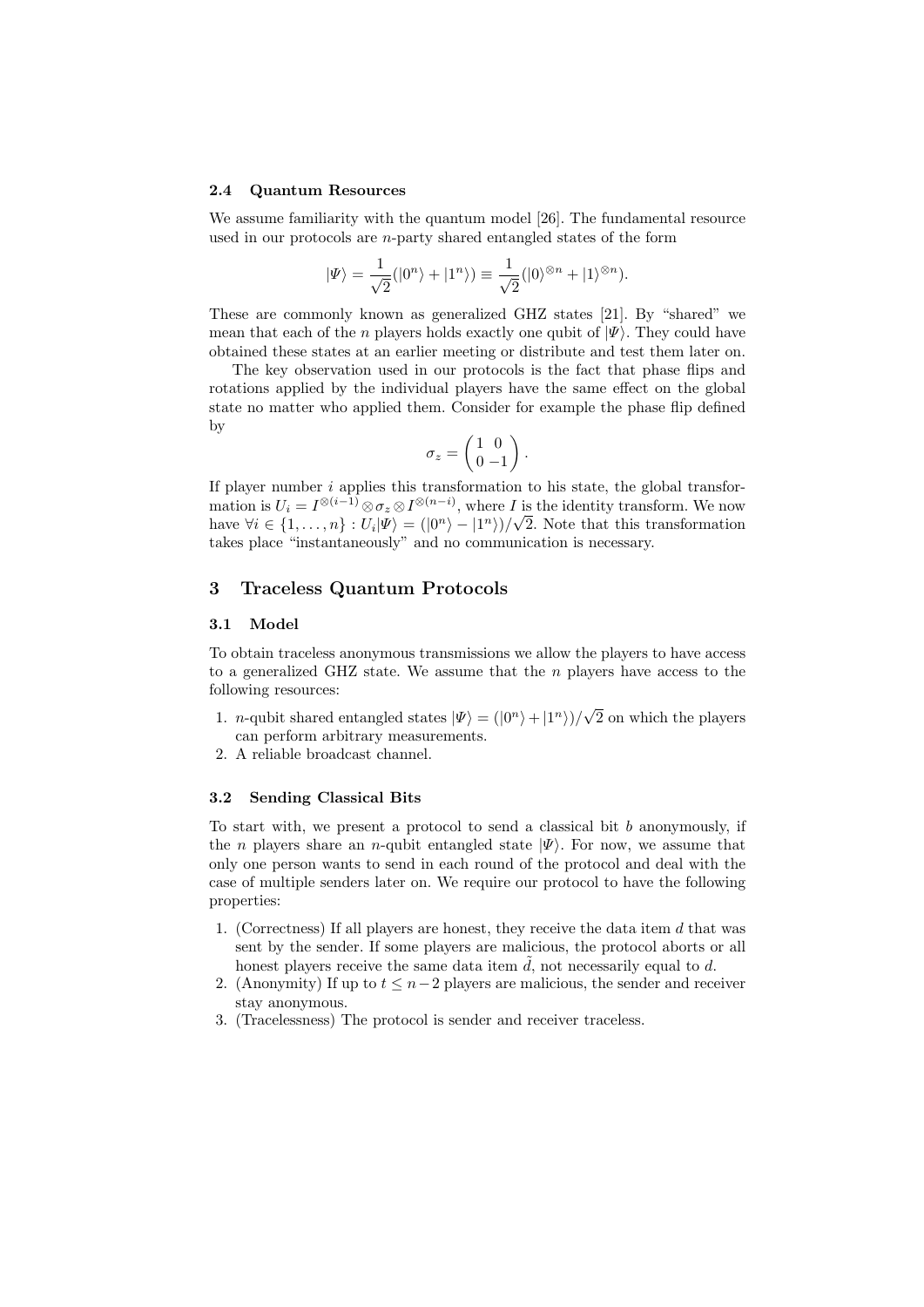Protocol Let's return to the original dinner table scenario described earlier. Suppose Alice, one of the dinner guests, wishes to send a bit  $d \in D = \{0, 1\}$ anonymously. For this she uses the following protocol:

Protocol 1:  $\text{ANON}(d)$ **Protocol 1:** ANUN(*a*)<br>Prerequisite: Shared state  $(|0^n\rangle + |1^n\rangle)/\sqrt{}$  $\overline{c}$ 1: Alice applies a phase flip  $\sigma_z$  to her part of the state if  $d = 1$  and does

- nothing otherwise. 2: Each player (incl. Alice):
	- Applies a Hadamard transform to his/her qubit.
	- Measures his/her qubit in the computational basis.
	- Broadcasts his/her measurement result.
	- Counts the total number of 1's,  $k$ , in the n measurement outcomes.
	- If k is even, he/she concludes  $d = 0$ , otherwise  $d = 1$ .
- 3: The protocol aborts if one of more players do not use the broadcast channel.

Correctness First of all, suppose all parties are honest. Since Alice applies the phase flip  $\sigma_z$  depending on the value of the bit d she wishes to send, the players obtain the state  $(|0^n\rangle + |1^n\rangle)/\sqrt{2}$  if  $d = 0$  and  $(|0^n\rangle - |1^n\rangle)/\sqrt{2}$  if  $d = 1$ . By tracing out the other players' part of the state, we can see that no player can determine on his own whether the phase of the global state has changed. We therefore require the players to first apply a Hadamard transform  $H$  to their qubit. This changes the global state such that we get a superposition of all strings  $x \in \{0,1\}^n$  with an even number of 1's for no phase flip and an odd number of 1's if a phase flip has been applied:

$$
H^{\otimes n}\left(\frac{1}{\sqrt{2}}(|0^n\rangle + (-1)^d|1^n\rangle)\right) =
$$
  
= 
$$
\frac{1}{\sqrt{2^{n+1}}} \left(\sum_{x \in \{0,1\}^n} |x\rangle + (-1)^d \sum_{x \in \{0,1\}^n} (-1)^{|x|} |x\rangle\right)
$$
  
= 
$$
\frac{1}{\sqrt{2^{n+1}}} \sum_{x \in \{0,1\}^n} (1 + (-1)^{d \oplus |x|}) |x\rangle,
$$

where  $|x|$  denotes the Hamming weight of the string x. Thus we expect an even number of 1's if  $d = 0$  and an odd number of 1's if  $d = 1$ . The players now measure their part of the state and announce the outcome. This allows each player to compute the number of 1's in the global outcome, and thus  $d$ . If more than one player had applied a phase flip, ANON computes the parity of the players inputs. Broadcasting all measurement results needs  $n$  uses of a broadcast channel.

Now suppose that some of the players are malicious. Recall that we assume that the players use a reliable broadcast channel. This ensures an honest player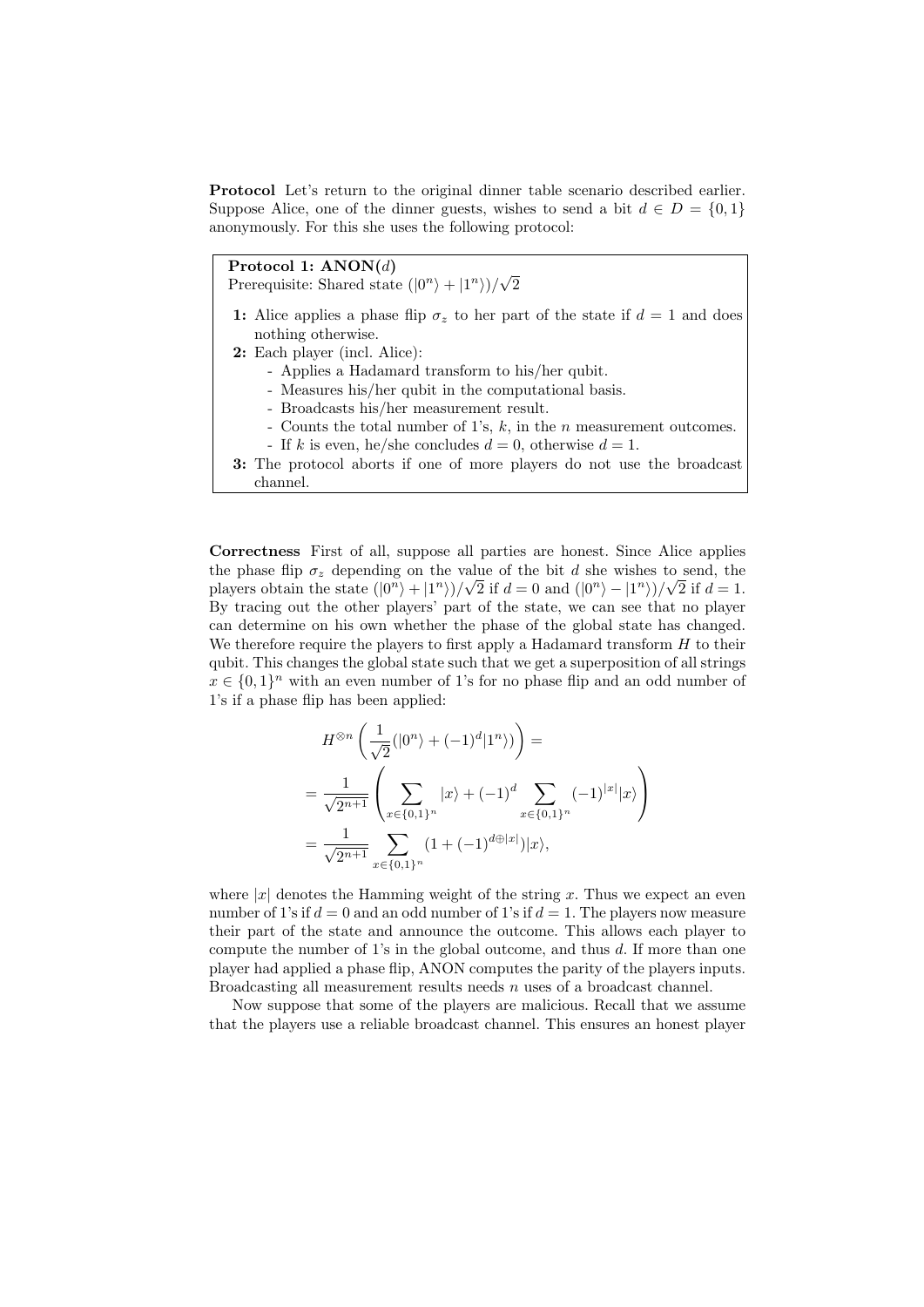obtains the same value for the announcement. Thus two honest parties will never compute a different value for the sent data item  $d$ . Further, note that it may always be possible that one or more malicious players do not use the broadcast channel. This consequently results in an abort of the protocol. We conclude that the correctness condition is satisfied.

Anonymity As we noticed in Section 2, the resulting global state is independent of the identity of the person applying the phase flip. Since a phase flip is applied locally, no transmissions are necessary to change the global state. Subsequent transmissions are only dependent on the global state. Since this global state is invariant under an arbitrary permutation of the honest players and since the communication of the individual players depends only on their part of the states, the total communication during a run of the protocol  $P$  where player  $m$  sends  $d$ , is independent of the role of the player. If the sender is not one of the colluding players, then for the set of colluding players, all other players are equally likely to be sender. This is precisely the definition of sender anonymity. A receiver may be specified. His anonymity is then given directly as every player obtains the bit sent.

Note that a player deviating from the protocol by inverting his measurement outcome or applying a phase flip himself will only alter the outcome, but not learn the identity of the sender. The same discussion holds when the protocols is executed multiple times in succession or parallel.

Tracelessness The most interesting property of our quantum protocol is that it is completely traceless: The classical communication during the protocol is solely dependent on the global state, which is the same no matter who the sender is. This means that Alice' communication is independent of her bit d. The randomness is now determined by the measurement results of the global state, which has already been altered according to the players inputs. Thus, the traceless condition is satisfied, because there is thus no record of Alice sending.

We believe that the tracelessness is a very intuitive property of the quantum state, as sending d simply changes the overall probability distribution of measurement outcomes instead of the individual messages of the sender. Note, however, that if we had first measured the state  $|\Psi\rangle$  in the Hadamard basis to obtain classical information and then allowed the sender to invert the measured bit to send  $d = 1$ , our protocol would no longer be traceless. We leave no record of Alice' activity in the form of classical information. Alice can later always deny that she performed the phase flip. Whereas this is stronger than classical protocols, it also makes our protocol more prone to disruptors. Unlike in the classical scenario, we cannot employ mechanisms such as traps suggested by Chaum [11], and Waidner and Pfitzmann [38], to trace back disruptors. If one of our players is determined to disrupt the channel by, for example, always applying a phase flip himself, we are not able to find and exclude him from the network.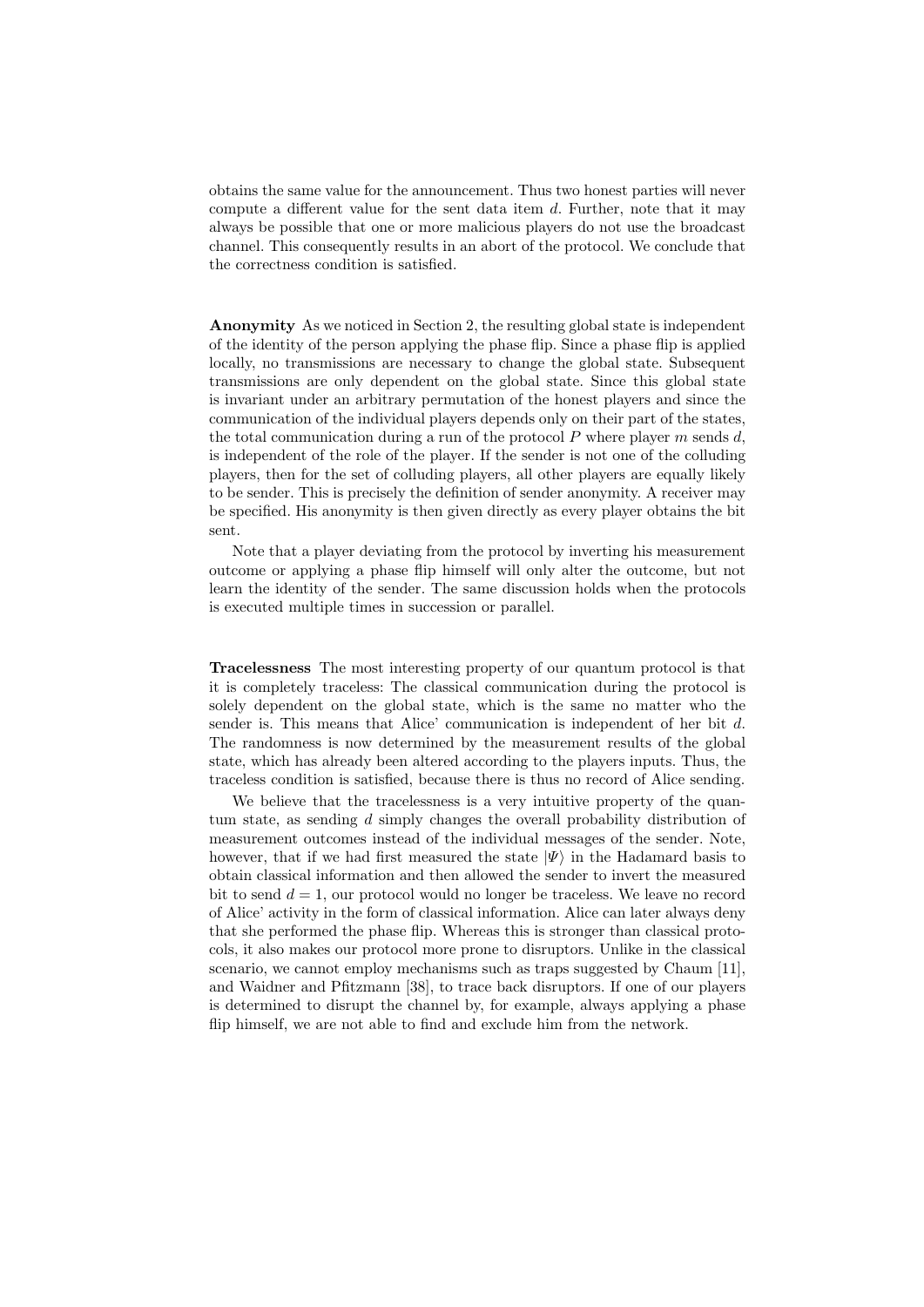#### 3.3 Anonymous Entanglement

The dinner guests realize that if they could create entanglement with any of the other players anonymously, they could teleport a quantum state to that player anonymously as well. We define the notion of anonymous entanglement, which may be useful in other scenarios as well:

**Definition 6.** If two anonymous players A and B share entanglement, we speak of anonymous entanglement (AE).

**Definition 7.** If two players A and B share entanglement, where one of them is anonymous, we speak of one-sided anonymous entanglement (one-sided AE).

It is possible to use shared entanglement together with classical communication to send quantum information using quantum teleportation [4]. Anonymous entanglement together with a protocol providing classical sender anonymity thus forms a virtual channel between two players who do not know who is sitting at the other end. This allows for easy sender and receiver anonymity for the transmission of qubits. Note that it is also possible to use anonymous entanglement to obtain a secure classical anonymous channel. Unlike ANON, this provides security of the data as well. Classically, such a virtual channel would have to be emulated by exchanging a key anonymously. We require that if all players are honest, the sender and recipient succeed in establishing an EPR pair. Furthermore, the protocol should achieve sender and receiver anonymity with regard to the two parts of the shared state. If one or more players are dishonest, they may disrupt the protocol.

**Protocol** We use the same resource of shared states  $|\Psi\rangle$  to establish anonymous entanglement for transmitting information by using an idea presented in the context of quantum broadcast [2]. More general protocols are certainly possible. For now, we assume that there are exactly two players, sender s (Alice) and receiver  $r$  (Bob), among the  $n$  players interested in sharing an EPR pair. If more players are interested, they can use a form of collision detection described later.

## Protocol 2: AE

**Prerequisite:** Shared state  $(|0^n\rangle + |1^n\rangle)/\sqrt{\ }$ 2.

- 1: Alice  $(s)$  and Bob  $(r)$  don't do anything to their part of the state.
- 2: Every player  $j \in V \backslash \{s, r\}$ 
	- Applies a Hadamard transform to his qubit.
	- Measures this qubit in the computational basis with outcome  $m_i$ .
	- Broadcasts  $m_i$ .
- 3: s picks a random bit  $b \in_R \{0,1\}$  and broadcasts b.
- 4: s applies a phase flip  $\sigma_z$  to her qubit if  $b = 1$ .
- 5: r picks a random bit  $b' \in_R \{0,1\}$  and broadcasts b'.
- **6:** r applies a phase flip  $\sigma_z$  to his qubit, if  $b \oplus \bigoplus_{j \in V \setminus \{s,r\}} m_j = 1$ .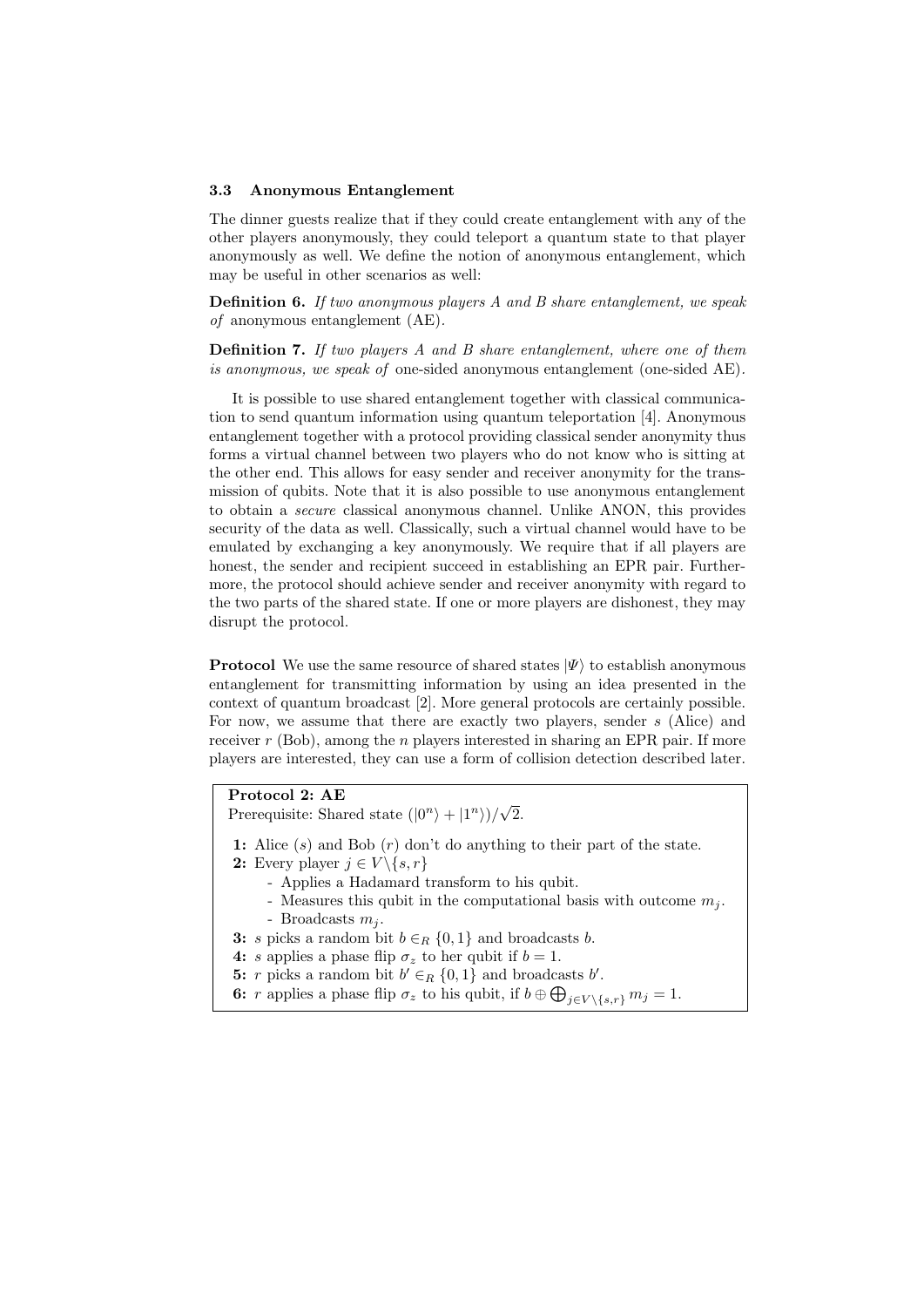Correctness The shared state after the  $n-2$  remaining players applied the Hadamard transform becomes:

$$
I_A \otimes I_B \otimes H^{\otimes (n-2)}\left(\frac{1}{\sqrt{2}}(|0^n\rangle + |1^n\rangle)\right) =
$$
  
= 
$$
\frac{1}{\sqrt{2^{n-1}}} \sum_{x \in \{0,1\}^{n-2}} (|00\rangle |x\rangle + (-1)^{|x|} |11\rangle |x\rangle).
$$

All players except Alice and Bob measure this state. The state for them is thus  $(|00\rangle + (-1)^{|x|} |11\rangle)/\sqrt{2}$ . After Alice's phase flip the system is in state  $(|00\rangle + (-1)^{|x| \oplus b} |11\rangle)/\sqrt{2}$ . The sum of the measurements results gives  $|x| =$  $\bigoplus_{j\in V\setminus\{s,r\}} m_j$ . Thus Bob can correct the state to  $(|00\rangle + |11\rangle)/\sqrt{2}$  as desired.

Anonymity The measurement outcomes are random. Thus, the players obtain no information during the measurement step. Likewise, the bits broadcast by Alice and Bob are random. Thus both of them remain hidden. Note that the protocol is resistant to collusions of up to  $n-2$  players: The combined measurement outcomes still do not carry any information about Alice and Bob.

#### 3.4 Sending Qubits

Let's return to the dinner table once more. After they have been dining for hours on end, Bob, the waiter, finally shows up and demands that the bill is paid. Alice, one of the dinner guests, is indeed willing to pay using her novel quantum coins, however, does not want to reveal this to her colleagues. The goal is now to transmit an arbitrary qubit and not mere classical information. As before, we ask that our protocol achieves sender and receiver anonymity and is traceless. Furthermore, if all players are honest, the receiver should obtain the qubit sent. Note that unlike in the classical case, we do not require that all honest players hold the same qubit at the end of the protocol. This would contradict the no-cloning property of quantum states. Alice now uses the shared EPR pair to send a quantum coin  $|\phi\rangle$  to Bob via teleportation [26].

Protocol 3:  $ANDNQ(|\phi\rangle)$ 

**Protocol 3:** ANUNQ( $|\varphi\rangle$ )<br>Prerequisite: Shared states  $(|0^n\rangle + |1^n\rangle)/\sqrt{\ }$  $\overline{2}$ 

- 1: The players run AE: Alice and Bob now share an EPR pair:  $| \Gamma \rangle = (|00\rangle +$  $|11\rangle)/\sqrt{2}$
- 2: Alice uses the quantum teleportation circuit with input  $|\phi\rangle$  and EPR pair  $| \Gamma \rangle$ , and obtains measurement outcomes  $m_0, m_1$ .
- 3: The players run  $\text{ANON}(m_0)$  and  $\text{ANON}(m_1)$  with Alice being the sender.
- 4: Bob applies the transformation described by  $m_0, m_1$  on his part of  $|\Gamma\rangle$ and obtains  $|\phi\rangle$ .

If all players are honest, after step 1, Alice and Bob share the state  $| \Gamma \rangle =$  $(|00\rangle + |11\rangle)/\sqrt{2}$  anonymously. The correctness condition is thus satisfied by the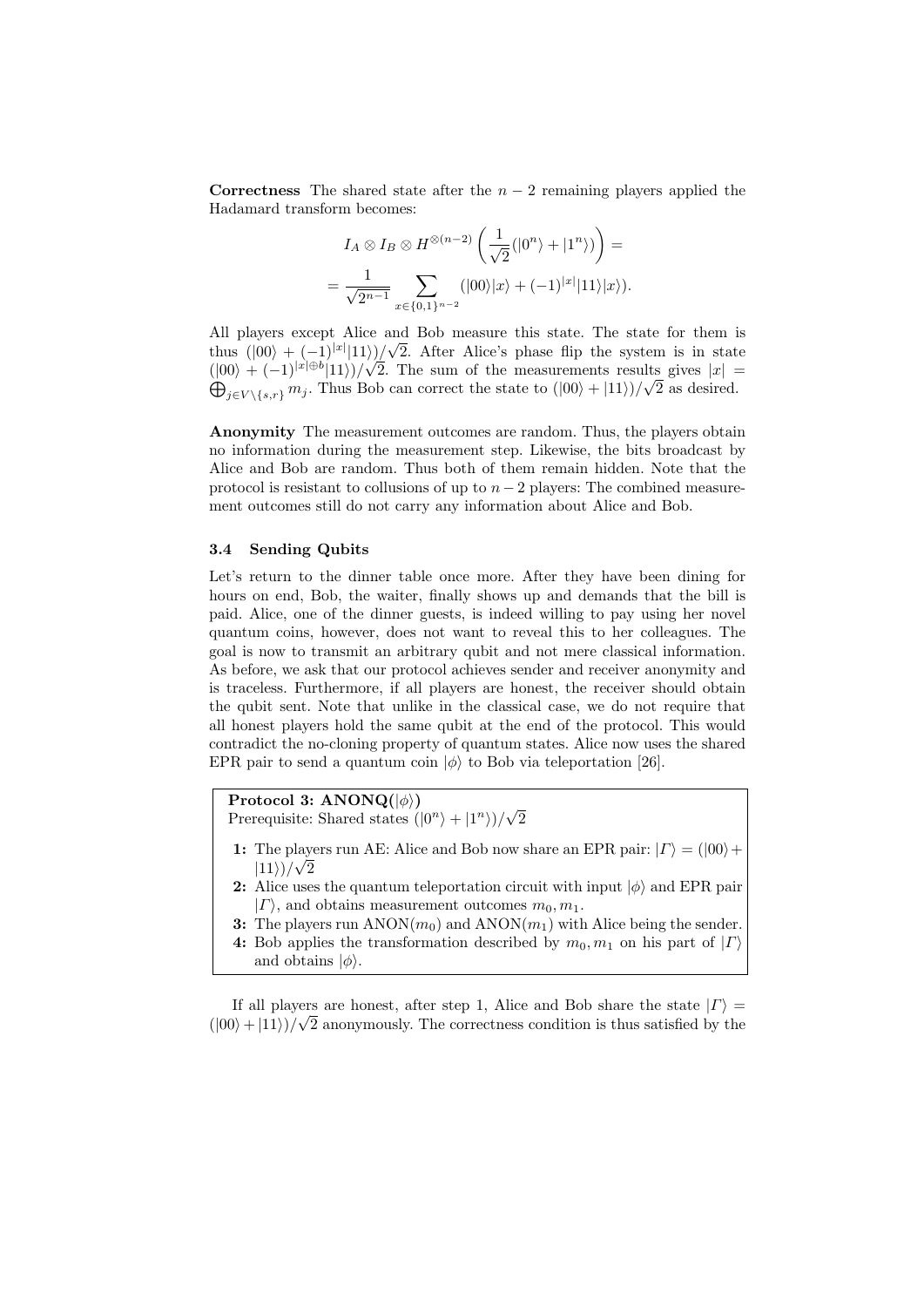correctness of quantum teleportation. As discussed earlier,  $AE$  and  $ANON(b)$  do not leak any information about Alice or Bob. Since no additional information is revealed during the teleportation step, it follows that  $\text{ANONQ}(\ket{\phi})$  does not leak any information either and our anonymity condition is satisfied. In our example, we only wanted Alice to perform her payment anonymously, whereas Bob is known to all players. Our protocol also works, however, if Alice does not know the identity of Bob.

# 4 Dealing with multiple senders

So far, we have assumed that only a single person is sending in any one round. In reality, many users may wish to send simultaneously, leading to collisions. A user can easily detect a collision if it changes the classical outcome of the transmission. Depending on the application this may be sufficient. However, it may be desirable to detect collisions leading to the same outcome. This is important if we want to know the value of each of the bits sent and not only their overall parity.

The simplest way to deal with collisions is for the user to wait a random number of rounds, before attempting to resend the bit. This method was suggested by Chaum [11] and is generally known as ALOHA [34]. Unfortunately this approach is rather wasteful, if many players try to send simultaneously. Alternatively one could use a reservation map technique based on collision detection similar to what was suggested by Pfitzmann et al. [28]: For this one uses n applications of collision detection (of  $\lceil \log n \rceil + 1$  rounds each) to reserve the following  $n$  slots.

We will now present a simple quantum protocol to detect all kinds of collisions, provided that no user tries to actively disrupt the protocol. We use the same resource, namely shared entangled states  $|\Psi\rangle$ . The important point of this protocol is that it is traceless.

#### 4.1 Protocol

Before each round of communication, the *n* players run a ( $\lceil \log n \rceil + 1$ )-round test to check, whether a collision would occur. For this they require  $\lceil \log n \rceil + 1$ additional states of the form  $|\Psi\rangle = (|0^n\rangle + |1^n\rangle)/\sqrt{2}$ . Each state is rotated before the start of the collision detection protocol. Let

$$
U_j = R_z(-\pi/2^j) \otimes I^{\otimes (n-1)} = e^{i\frac{\pi}{2^{j+1}}} \begin{pmatrix} 1 & 0\\ 0 & e^{-i\pi/2^j} \end{pmatrix} \otimes I^{\otimes (n-1)}
$$

and map the j<sup>th</sup> state to  $|t_i\rangle = U_i |\Psi\rangle$ . This could for example be done by a dedicated player or be determined upon distribution of the entangled states  $|\Psi\rangle$ .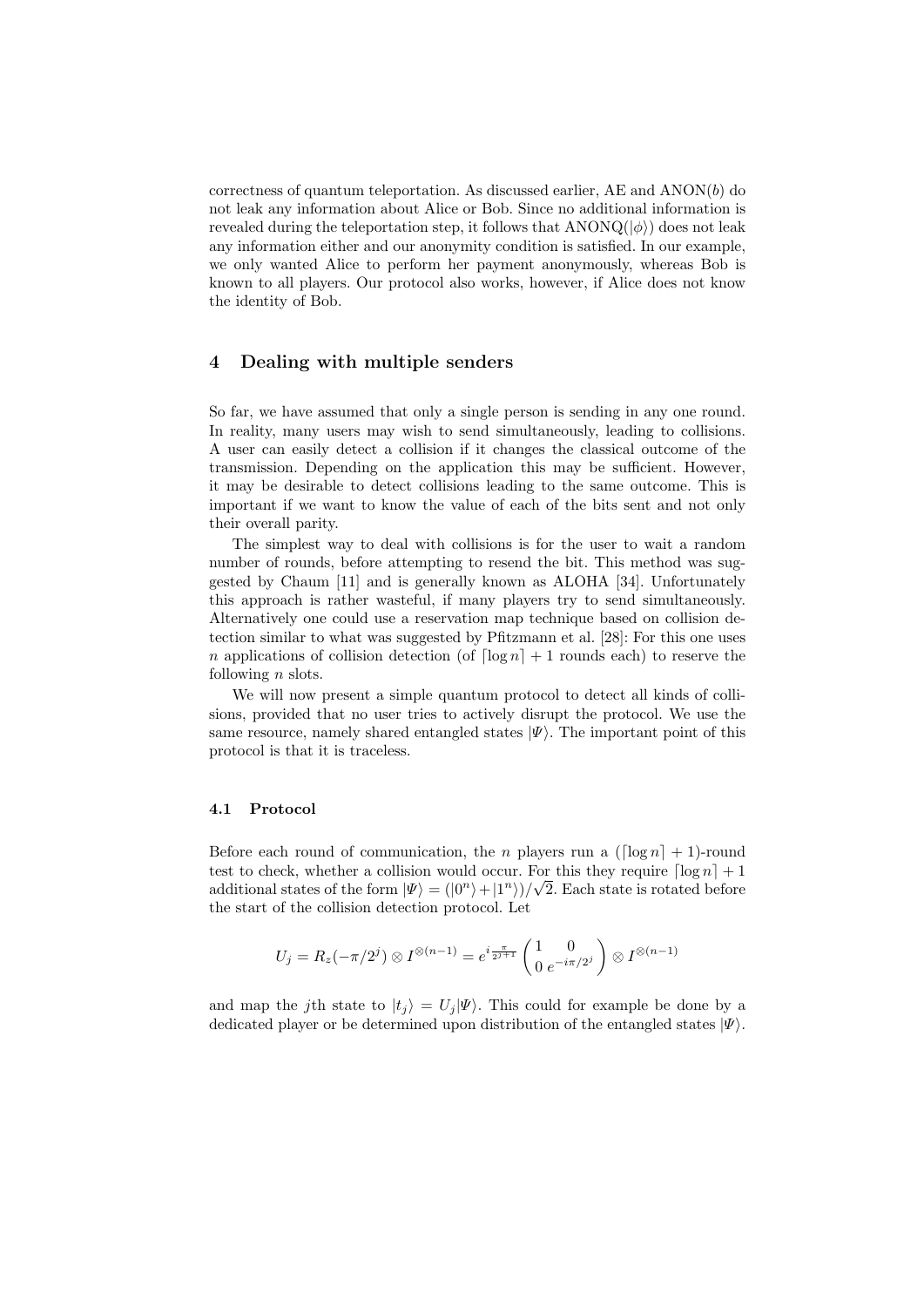Protocol 4: Collision Detection **Protocol 4: Collision Detection**<br>Prerequisite:  $\lceil \log n \rceil + 1$  states  $|\Psi\rangle = (|0^n\rangle + |1^n\rangle)/\sqrt{ }$ 2 1: A designated player prepares  $\lceil \log n \rceil + 1$  states by rotations: For  $0 \leq j \leq \lceil \log n \rceil$ , he applies  $R_z(-\pi/2^j)$  to his part of one  $|\Psi\rangle$  to create  $|t_i\rangle$ . 2: In round  $0 \leq j \leq \lceil \log n \rceil$  each of the *n* players - Applies  $R_z(\pi/2^j)$  to his part of the state  $|t_j\rangle$ , if he wants to send. - Applies a Hadamard transform to his part of the state. - Measures in the computational basis. - Announces his measurement result to all other players. - Counts the total number of 1's,  $k_i$ , in the measurement results. - If  $k_i$  is odd, concludes a collision has occurred and the protocol ends. 3: If all  $k_i$  are even, exactly 1 player wants to send.

#### 4.2 Correctness and Privacy

Let's first take an informal look, why this works. In round j with  $0 \le j \le \lceil \log n \rceil$ , each user who wishes to send applies a rotation described by  $R_z(\pi/2^j)$  to his part of the state. Note that if exactly one user tries to send, this simply rotates the global state back to the original state  $|\Psi\rangle = (|0^n\rangle + |1^n\rangle)/\sqrt{2}$ . If  $k > 1$  users try to send, we can detect the collision in round j such that  $k = 2<sup>j</sup>m + 1$  where  $m \in \mathbb{N}$  is odd: First  $|t_i\rangle$  is rotated back to  $|\Psi\rangle$  by the first of the k senders. The state is then rotated further by an angle of  $(\pi/2^j) \cdot 2^j m = m\pi$ . But

$$
R_z(m\pi) = e^{-i\frac{m\pi}{2}} \begin{pmatrix} 1 & 0\\ 0 & e^{im\pi} \end{pmatrix} = \pm i \begin{pmatrix} 1 & 0\\ 0 & -1 \end{pmatrix}
$$

applied to  $|\Psi\rangle$  gives  $|\Psi'\rangle = \pm i(|0^n\rangle - |1^n\rangle)/\sqrt{\ }$ 2, where we can ignore the global phase. The users now all apply a Hadamard transform to their part of the state again, measure and broadcast their measurement results to all players. As before, they can distinguish between  $|\Psi\rangle$  and  $|\Psi'\rangle$ , by counting the number of 1's in the outcome. If the number of users who want to send in round  $j$  is not of the form  $2^{j}m + 1$ , the players may observe an even or odd number of 1's. The crucial observation is that in  $\lceil \log n \rceil + 1$  rounds, the players will obtain  $|\Psi'\rangle$  at least once, if more than one user wants to send, which they can detect. If no phase flip has been observed in all rounds of the collision detection protocol, the players can be sure there is exactly one sender. The key to this part of the protocol is the following simple observation:

**Lemma 2.** For any integer  $2 \leq k \leq n$ , there exist unique integers m and j, with m odd and  $0 \leq j \leq \lceil \log n \rceil$ , such that  $k = 2^{j}m + 1$ .

*Proof.* By the fundamental theorem of arithmetic we can write  $k - 1 = 2<sup>j</sup>m$  for unique  $j, m \in \mathbb{N}$  where m is odd. We have  $j \leq \lceil \log n \rceil$ , since  $2 \leq k \leq n$ . Thus  $k = 2<sup>j</sup>m + 1.$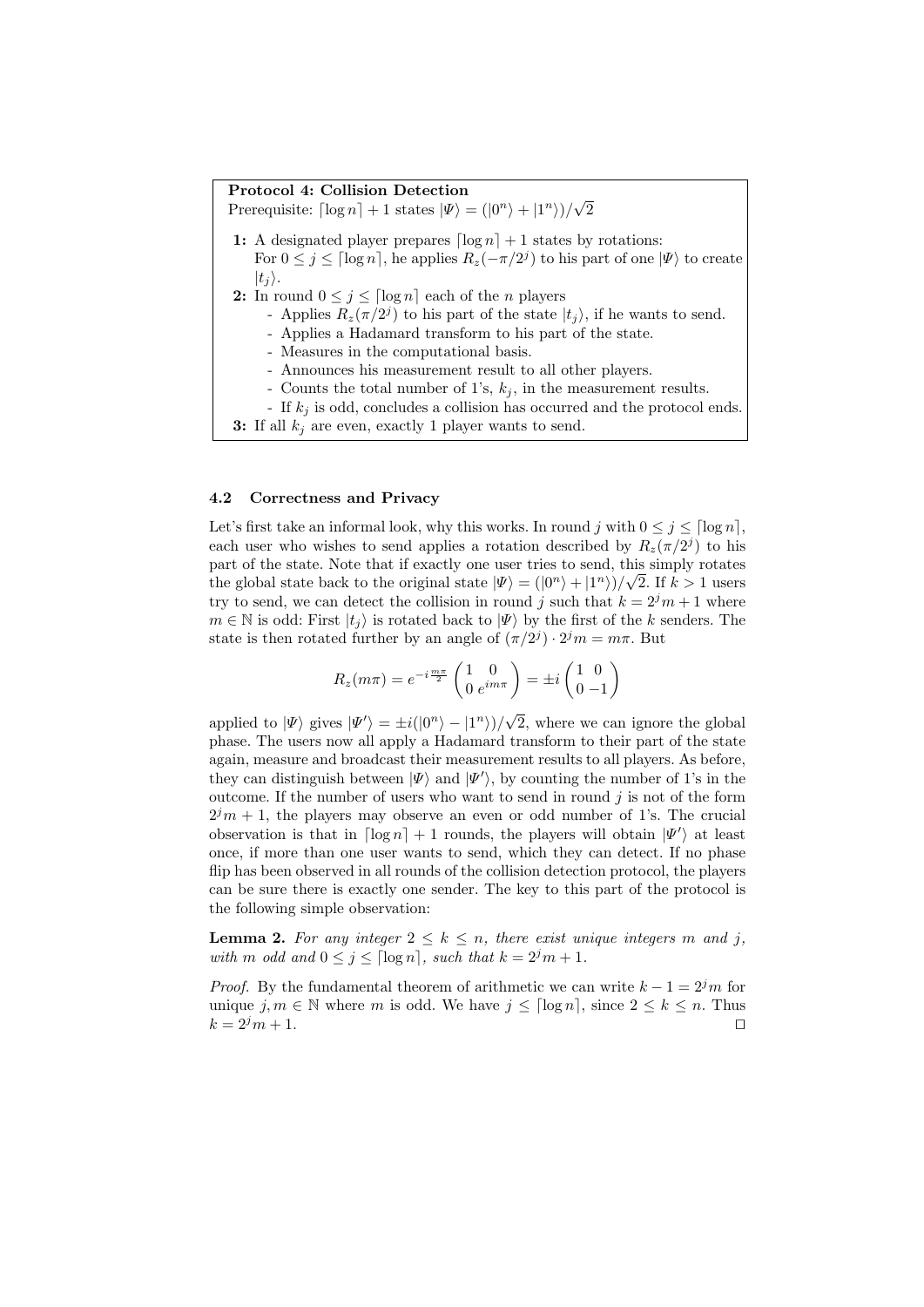**Corollary 4.**  $\lceil \log n \rceil + 1$  rounds, using one state  $(|0^n\rangle + |1^n\rangle)/\sqrt{ }$ 2 each, are sufficient to detect  $2 \leq k \leq n$  senders within a group of n players.

*Proof.* Using Lemma 2 we can write  $k = 2^{j}m+1$  with  $0 \leq j \leq \lceil \log n \rceil$ . In round j the final state will be  $R_z((2^j m) \cdot (\pi/2^j))|\Psi\rangle = R_z(m\pi)|\Psi\rangle = \pm i(|0^n\rangle - |1^n\rangle)/\sqrt{2}$ , which the players can detect.  $\square$ 

There exists a classical protocol already suggested by Pfitzmann et al. [37] using  $O(n^2 \log n)$  bits of private shared randomness. However, this protocol is not traceless as desired by our protocol. Our protocol preserves anonymity and is traceless by the same argument used in Section 3.2.

When sending quantum states, collisions are not so easy to detect, since they do not change the outcome noticeably. The protocol to establish anonymous entanglement relies on the fact that only two players refrain from measuring. We thus require some coordination between the two players. Here, we can make use of the same collision detection protocol as we used to send classical bits: First run the collision detection protocol to determine the sender. The sender again expresses his interest in indicating that he wants to send by employing rotations. Then perform another application of collision detection for the receiver.

# 5 Conclusions and Future Work

We have presented a protocol for achieving anonymous transmissions using shared quantum states together with a classical broadcast channel. The main feature of this protocol is that, unlike all classical protocols, it prevents later reconstruction of the sender. This indicates that shared entangled states are very well suited to achieve anonymity. Perhaps similar techniques could also play an important role in other protocols where such a traceless property is desirable.

Our protocol is a first attempt at providing anonymous transmissions with this particular property. More efficient protocols may be possible. Perhaps a different form of quantum resource gives an additional advantage. However, we believe that our protocol is close to optimal for the given resources. We have also not considered the possibility of allowing quantum communication between the players, which could be required by more efficient protocols. It is also open whether a better form of collision detection and protection against malicious disruptors is possible. The states used for our collision detection protocol are hard to prepare if n is very large. Furthermore, using shared entangled states, it is always possible for a malicious user to measure his qubit in the computational basis to make further transmissions impossible.

So far, we have simply assumed that the players share a certain quantum resource. In reality, however, this resource would need to be established before it can be used. This would require quantum communication among the players in order to distribute the necessary states and at least classical communication for verification purposes. The original DC-net protocol suffers from a similar problem with regard to the distribution of shared keys, which is impossible to do from scratch using only classical channels [26]. Some quantum states on the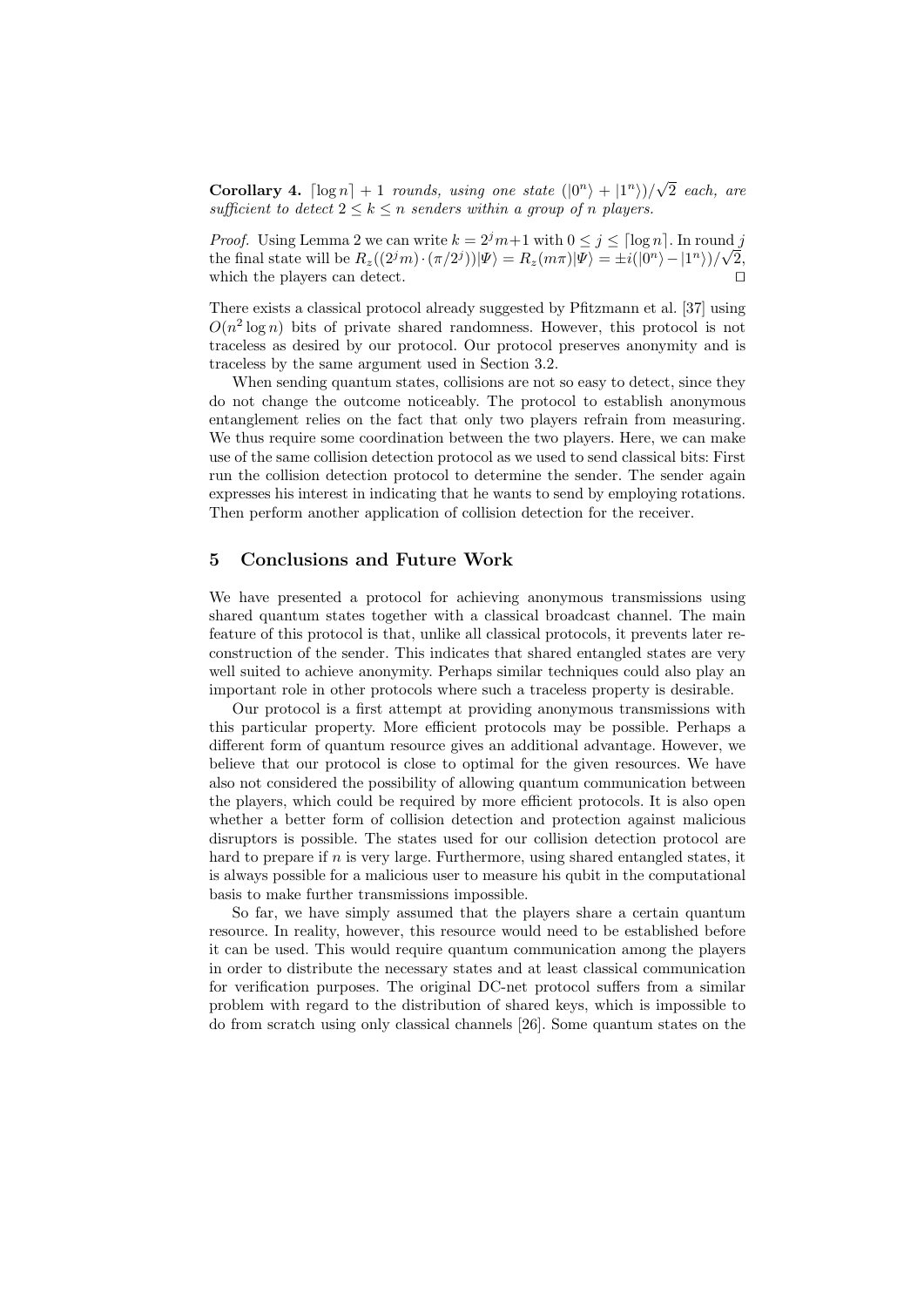other hand have the interesting property that the players can create and test the states among themselves, instead of relying on a trusted third party.

# 6 Acknowledgments

We thank Andreas Pfitzmann for sending us a copy of [28] and [27]. We also thank Ronald de Wolf, Louis Salvail and Renato Renner for useful comments. SW thanks the CQC Cambridge for their hospitality.

## References

- 1. B. Alpern and F.B. Schneider. Key exchange using 'keyless cryptography'. Information Processing Letters, 16:79–1, 1983.
- 2. A. Ambainis, H. Buhrman, H. Röhrig, and Y. Dodis. Multiparty quantum coin flipping. In Proceedings of CCC '03, pages 250-259, 2003.
- 3. Anonymizer. Anonymizing proxy. http://www.anonymizer.com.
- 4. C. Bennett, G. Brassard, C. Crépeau, R. Jozsa, A. Peres, and W. Wootters. Teleporting an unknown quantum state via dual classical and Einstein-Podolsky-Rosen channels. Physical Review Letters, 70:1895–1899, 1993.
- 5. M. Ben-Or, and D. Mayers. General security definition and composability for quantum & classical protocols. quant-ph/0409062, 2004
- 6. O. Berthold, H. Federrath, and S. Köpsell. Web MIXes: A system for anonymous and unobservable Internet access. Lecture Notes in Computer Science, 2009:115– 129, 2001.
- 7. P. Boykin. Information Security and Quantum Mechanics: Security of Quantum Protocols. PhD thesis, University of California, Los Angeles, 2002.
- 8. R. Canetti. Universally composable security: A new paradigm for cryptographic protocols. In Electronic Colloquium on Computational Complexity (ECCC) 016, 2001.
- 9. R. Canetti, and R. Gennaro. Incoercible Multiparty Computation (extended abstract). In Proceedings of 37th IEEE FOCS, pages 504–513, 1996
- 10. D. Chaum. Untraceable electronic mail, return addresses, and digital pseudonyms. Communications of the ACM, 24(2):84–88, 1981.
- 11. D. Chaum. The dining cryptographers problem: Unconditional sender and recipient untraceability. Journal of Cryptology, 1:65–75, 1988.
- 12. D. Chaum, C. Crépeau, and I. Damgard. Multiparty unconditionally secure protocols. In Proceedings of 20th ACM STOC, pages 11–19, 1988.
- C. Crépeau, D. Gottesman, and A. Smith. Secure multiparty quantum computation. In Proceedings of 34th ACM STOC, pages 643–652, 2002.
- 14. W. Dei. Pipenet. http://www.eskimo.com/˜weidai/pipenet.txt.
- 15. R. Dingledine. The free haven project: Design and deployment of an anonymous secure data haven. Master's thesis, Massachusetts Institute for Technology, 2000.
- 16. R. Dingledine, N. Mathewson and P. Syverson. Tor: The Second-Generation Onion Router. In Proceedings of the 13th USENIX Security Symposium, pages 303–320, 2004.
- 17. M. Fitzi, N. Gisin, U. Maurer, and O. von Rotz. Unconditional byzantine agreement and multi-party computation secure against dishonest minorities from scratch. In Proceedings of Eurocrypt '02, volume 2332 of Lecture Notes in Computer Science, pages 482–501, 2002.